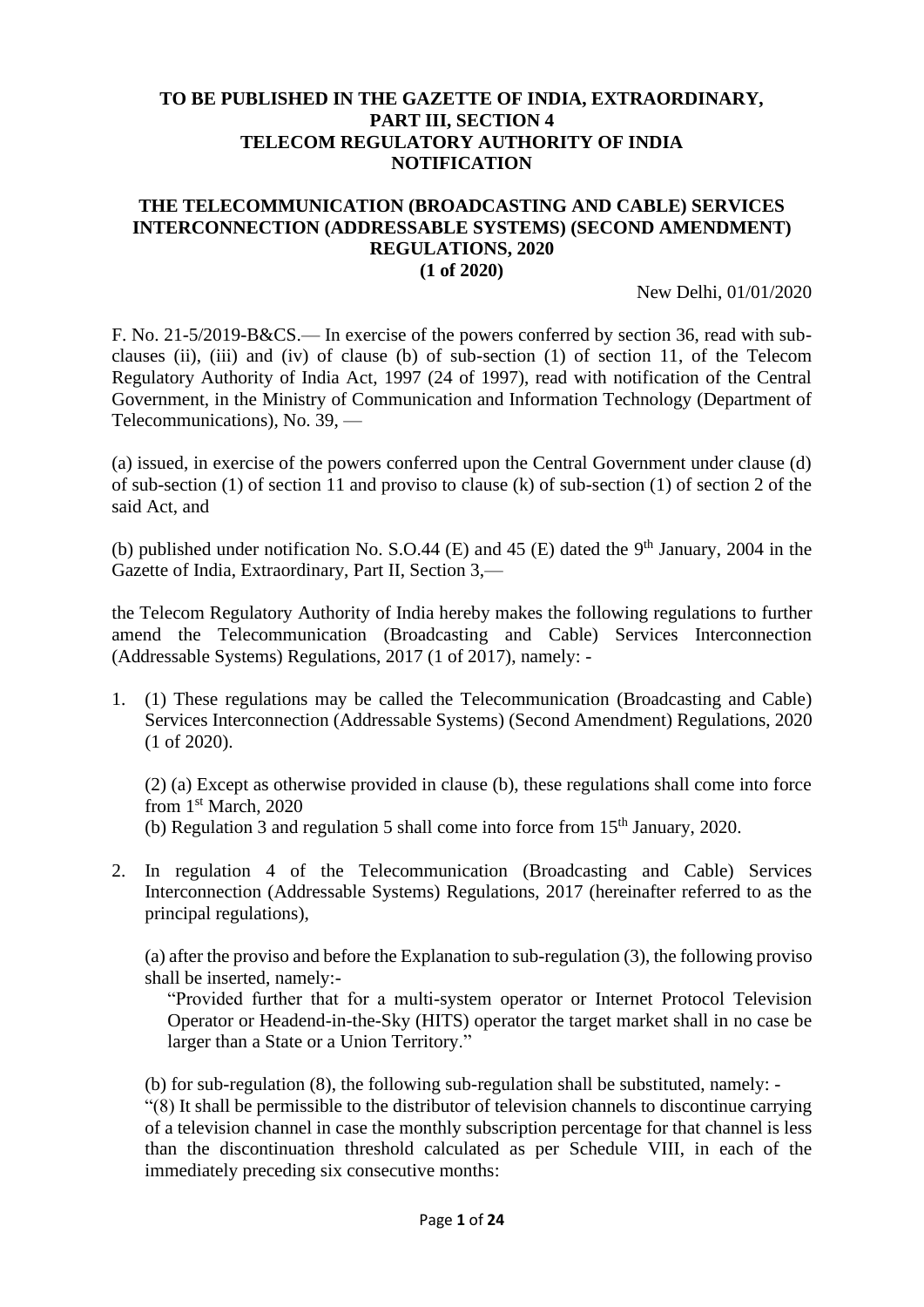Provided that the language of the television channel shall be the language as published on its website and declared to the Authority by the broadcaster, and after  $1<sup>st</sup>$  July, 2020, it shall be the language specified in the downlinking permission of the television channel issued by the government.

*Explanation:* In case the downlinking permission issued by the government specifies multiple languages as the language of the television channel, then the language proportion of the television channel shall be calculated by adding the proportionate percentage of all such languages together for a target market."

3. In regulation 7 of the principal regulations,

(a) for proviso to sub-regulation (3), the following proviso shall be substituted, namely:- "Provided that the rate of distribution fee declared by the broadcaster shall be same for pay channel and bouquet of pay channels and shall be uniform across all the distribution platforms."

- (b) in sub-regulation (4), the words "or bouquet of pay channels" shall be omitted.
- (c) in first proviso to sub-regulation (4), the words "or bouquet of pay channels, as the case may be" shall be omitted.

### 4. In regulation 8 of the principal regulations, (a) in first proviso to sub-regulation (2), after the words "twenty paisa", the following words shall be inserted, namely:-

"and the total carriage fee payable for such television channel per month, by a broadcaster to a distributor of television channels, shall, in no case, exceed rupees four lakh"

(b) in second proviso to sub-regulation (2), after the words "forty paisa", the following words shall be inserted, namely:-

"and the total carriage fee payable for such television channel per month, by a broadcaster to a distributor of television channels, shall, in no case, exceed rupees eight lakh"

- 5. In the Explanation to sub-regulation (12) of regulation 10 of the principal regulations, the words "or the bouquet of pay channels" shall be omitted.
- 6. In regulation 18 of the principal regulations,

(a) for sub-regulation (2) and provisos thereto, the following sub-regulation shall be substituted, namely: -

"(2) It shall be mandatory for the distributor to place all the television channels available on its platform in the electronic programme guide, in such a manner that all the television channels of a particular language in a genre are displayed together consecutively and one television channel shall appear at one place only."

(b) in sub-regulation (4), for the words "for a period of at least one year from the date of such assignment", the words "without prior approval of the Authority" shall be substituted.

(c) for second proviso to sub-regulation (4), the following proviso shall be substituted, namely:-

"Provided further that if a broadcaster changes the genre or language of a channel then the channel number assigned to that particular television channel shall be changed in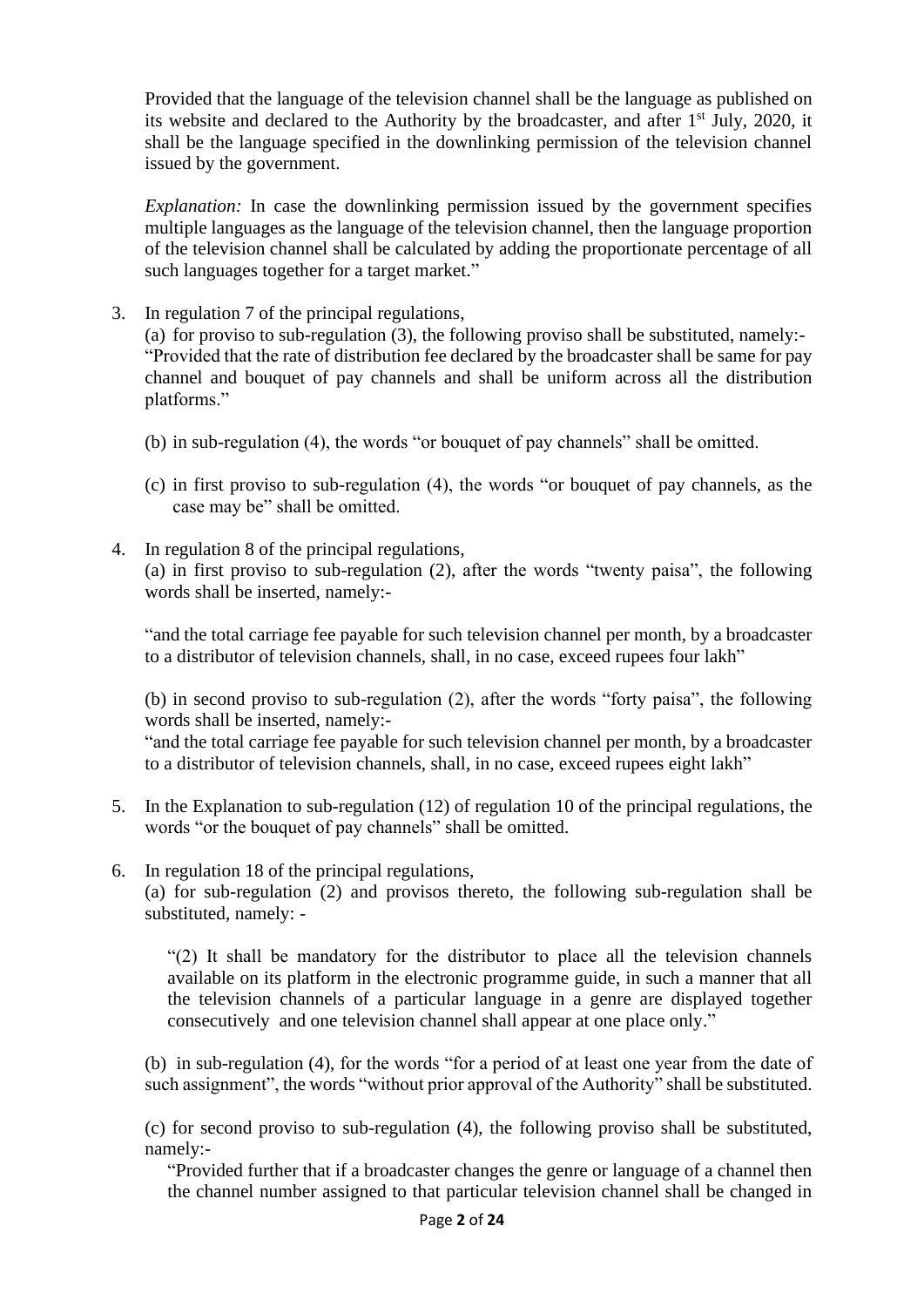order to place such channel with the channels of the new genre or language in the electronic program guide."

7. In the principal regulations, after Schedule VII, the following schedule shall be inserted, namely: -

#### **"Schedule VIII**

*(Refer sub-regulation (8) of regulation 4)*

## **Calculating the discontinuation threshold for a television channel**

- 1. The 'discontinuation threshold' for a channel shall be the number arrived at by multiplying the average active subscriber base of the concerned distributor in its declared target market with the 'discontinuation multiplier' for the language of that channel.
- 2. The 'discontinuation multiplier' for a language shall be five percent of the total percentage of the population speaking that language in the declared target market of the concerned distributor as per the latest Census data.
	- (a) In case the declared target market of the concerned distributor is 'All India', the 'discontinuation multiplier' shall be calculated as per the following table (until more recent Census data is available):

|                |                       |                   | Speakers'   |                        |
|----------------|-----------------------|-------------------|-------------|------------------------|
|                |                       |                   | strength of |                        |
|                |                       |                   | the         |                        |
|                |                       |                   | language    | <b>Discontinuation</b> |
| S              |                       | <b>Total</b>      | (in         | <b>Multiplier</b> (in  |
| n <sub>0</sub> | Language              | <b>Population</b> | percentage) | percentage)            |
| 1              | Hindi                 | 691564035         | 57.11       | 2.856                  |
| $\overline{2}$ | English               | 128539090         | 10.62       | 0.531                  |
| 3              | Bengali               | 107472243         | 8.88        | 0.444                  |
| $\overline{4}$ | Telugu                | 94501603          | 7.8         | 0.390                  |
| 5              | Marathi               | 99058786          | 8.18        | 0.409                  |
| 6              | Tamil                 | 76595866          | 6.33        | 0.317                  |
| 7              | Urdu                  | 63239445          | 5.22        | 0.261                  |
| 8              | Gujarati              | 60289309          | 4.98        | 0.249                  |
| 9              | Kannada               | 58750799          | 4.85        | 0.243                  |
| 10             | Malayalam             | 35639342          | 2.94        | 0.147                  |
| 11             | Odia                  | 42589333          | 3.52        | 0.176                  |
| 12             | Punjabi               | 36081753          | 2.98        | 0.149                  |
| 13             | Assamese              | 23629076          | 1.95        | 0.098                  |
| 14             | Any other<br>language | 14284294          | 1           | 0.050                  |

*Source: Census 2011 data: C-17 Population by bilingualism and trilingualism*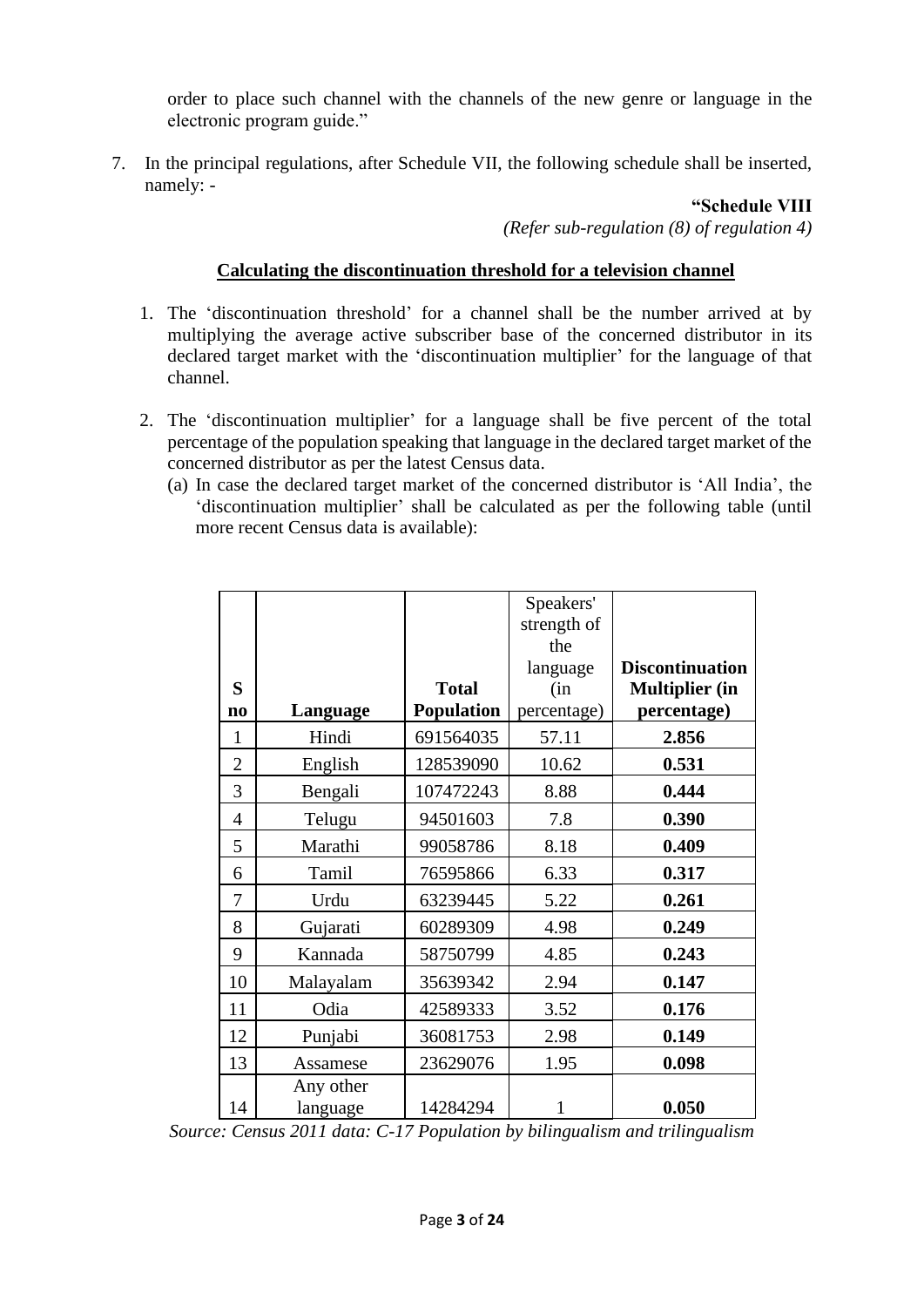(b) In case a distributor declares multiple states as target market under the provisions of the regulations, the discontinuation multiplier shall be calculated in proportion to the speaking strength of the language of that television channel in all the states constituting the target market.

(c) In case a distributor declares a State or a Union Territory as the target market under the provisions of the regulations, the discontinuation multiplier shall be calculated in proportion to the speaking strength of the language of the television channel in that state or Union Territory. (Refer Census Data of India, Statement 3: Distribution of 10,000 persons by language – India, States and Union Territories-2011;

<http://censusindia.gov.in/2011Census/Language-2011/Statement-3.pdf> or latest census data)

3. The following illustrations explain the criteria for determining the continuance or otherwise of a television channel.

## **ILLUSTRATION-I**

Target Market: All India: - Let us assume that the distributor has declared all India as its target market and its monthly average active subscriber base is 1,00,00,000 in each of the immediately preceding six consecutive months. Now, for a distributor, to check whether it has flexibility to continue or discontinue a television channel based on the 'discontinuation threshold' one has to look at the language(s) declared by the broadcaster and the number of subscribers in constituent of target market areas [state(s) and/or Union Territory(ies)] for a given television channel. Assuming in this case a broadcaster of a television channel that has declared Bengali as its language. One can note that as per the Census Data table (above), the speakers' strength of the Bengali language (in %) is 8.88.

The distributor will calculate 8.88% of its subscriber base (i.e. 8.88% of  $1,00,00,000 =$ 8,88,000). If the monthly subscription of the above-mentioned television channel of Bengali language is less than 5% of 8,88,000 i.e. 44,400 in each of the immediately preceding six months in the target market specified by the distributor in the interconnection agreement (i.e. all India in this case), then it may discontinue carrying the channel on its platform.

Alternatively, distributor may calculate the threshold by multiplying 'Discontinuation Multiplier (in %)' with the monthly average active subscriber base of a distributor i.e., 0.444% of  $1,00,00,000 = 44,400$ . If the monthly subscription of the above-mentioned television channel of Bengali language is less than 44,400 in each of the immediately preceding six months in the target market specified by the distributor in the interconnection agreement (i.e. all India in this case), then it may discontinue carrying the channel on its platform.

# **ILLUSTRATION-II**

Target Market: Combination of State(s) & Union Territory(ies):- Let us assume that the distributor has declared Gujarat, Daman & Diu and Dadra & Nagar Haveli as its target market and its monthly average active subscriber base is 2,00,000 in the target market in each of the immediately preceding six consecutive months. The subscriber base is sub-divided as 1,50,000 in Gujarat, 40,000 in Daman & Diu and 10,000 in Dadra & Nagar Haveli. Now, for a distributor, to check whether it has flexibility to continue or discontinue a television channel based on the 'discontinuation threshold', one has to look at the language(s) declared by the broadcaster for a given television channel in respective target market [state(s) and/or Union Territories]. Assuming in this case a broadcaster of a television channel that has declared Gujarati as its language.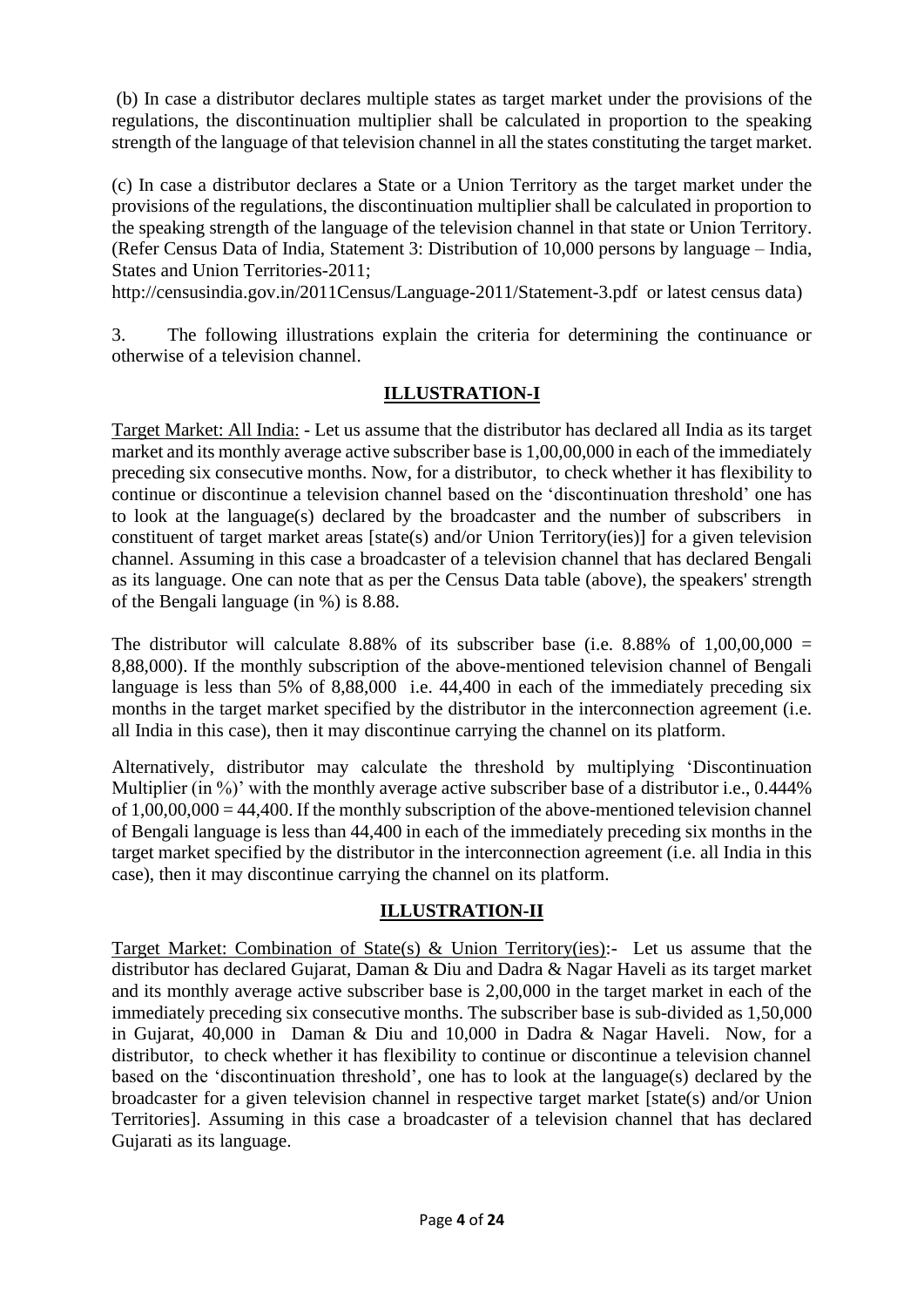The distributor will calculate the speakers' strength of the Gujarati language in Gujarat, Daman & Diu and Dadra & Nagar Haveli (in %) using census 2011 data (Statement - 3 - Distribution of 10,000 persons by language - India, States and Union Territories – 2011) which is 85.97%, 50.83% and 21.48% respectively.

The distributor will calculate the threshold for his above-mentioned target market as follows:

- $= 5\%$  of (85.97% of its subscriber base in Gujarat) + 5% of (50.83% of its subscriber base in Daman & Diu) + 5% of (21.48% of its subscriber base in Dadra & Nagar Haveli)
- $= 5\%$  X (85.97% X 1,50,000) + 5% X (50.83% X 40,000) + 5% X (21.48% X 10,000)

 $= 6448 + 1017 + 107$ 

 $= 7572$ 

If the monthly subscription of television channel of Gujarati Language is less than 7,572 in each of the immediately preceding six months in the target market specified by the distributor in the interconnection agreement, i.e. Gujarat, Daman & Diu and Dadra & Nagar Haveli in this case, then it may discontinue carrying the given channel on its platform.

## **ILLUSTRATION-III**

Target Market: All India- Multiple: Languages: - Let us assume that the distributor has declared 'all India' as its target market and the monthly average active subscriber base of the distributor is 1,00,00,000 in the target market in each of the immediately preceding six consecutive months. Now, for a distributor, to check whether it has flexibility to continue or discontinue a television channel based on the 'discontinuation threshold' one has to look at the language(s) declared by the broadcaster for a given television channel. Assuming in this case a broadcaster of a television channel that has declared English and Hindi as its languages.

The distributor will calculate the speakers' strength of the Hindi  $\&$  English language (in %) using census 2011 data (Statement - 3 - Distribution of 10,000 persons by language - India, States and Union Territories – 2011) which is 57.11% and 10.62% respectively.

The distributor will calculate the threshold for his above-mentioned target market as follows:

 $= 5\%$  of (57.11% of its subscriber base) + 5% of (10.62% of its subscriber base)

 $= 5\%$  X [ (57.11+10.62) % of 1,00,00,000]

 $= 3,38,650$ 

If the monthly subscription of television channel, of English and Hindi language, is less than 3,38,650 in each of the immediately preceding six months in the target market specified by the distributor in the interconnection agreement, i.e. all India in this case, then it may discontinue carrying the given channel on its platform."

> **(Sunil Kumar Gupta) Secretary, TRAI**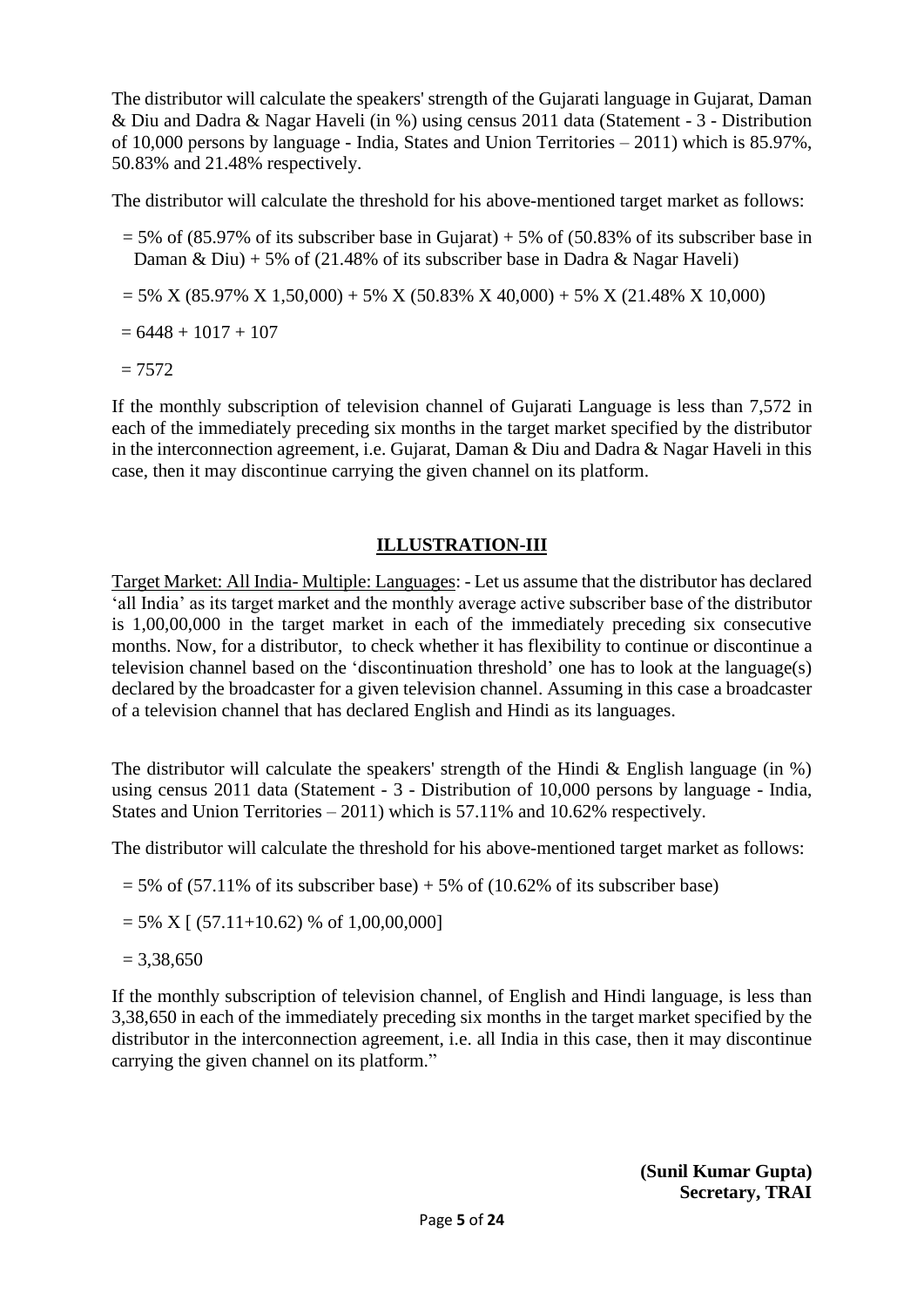Note 1----- The principal regulations were published in the Gazette of India, extraordinary, Part III, Section 4 vide notification No. 21-4/2016-B&CS dated the 3rd March, 2017.

Note 2: The principal regulations were amended vide notification No. 21-6/2019-B&CS dated 30th October, 2019 (7 of 2019).

Note 3----- The Explanatory Memorandum explains the objects and reasons of the Telecommunication (Broadcasting and Cable) Services Interconnection (Addressable Systems) (Second Amendment) Regulations, 2020.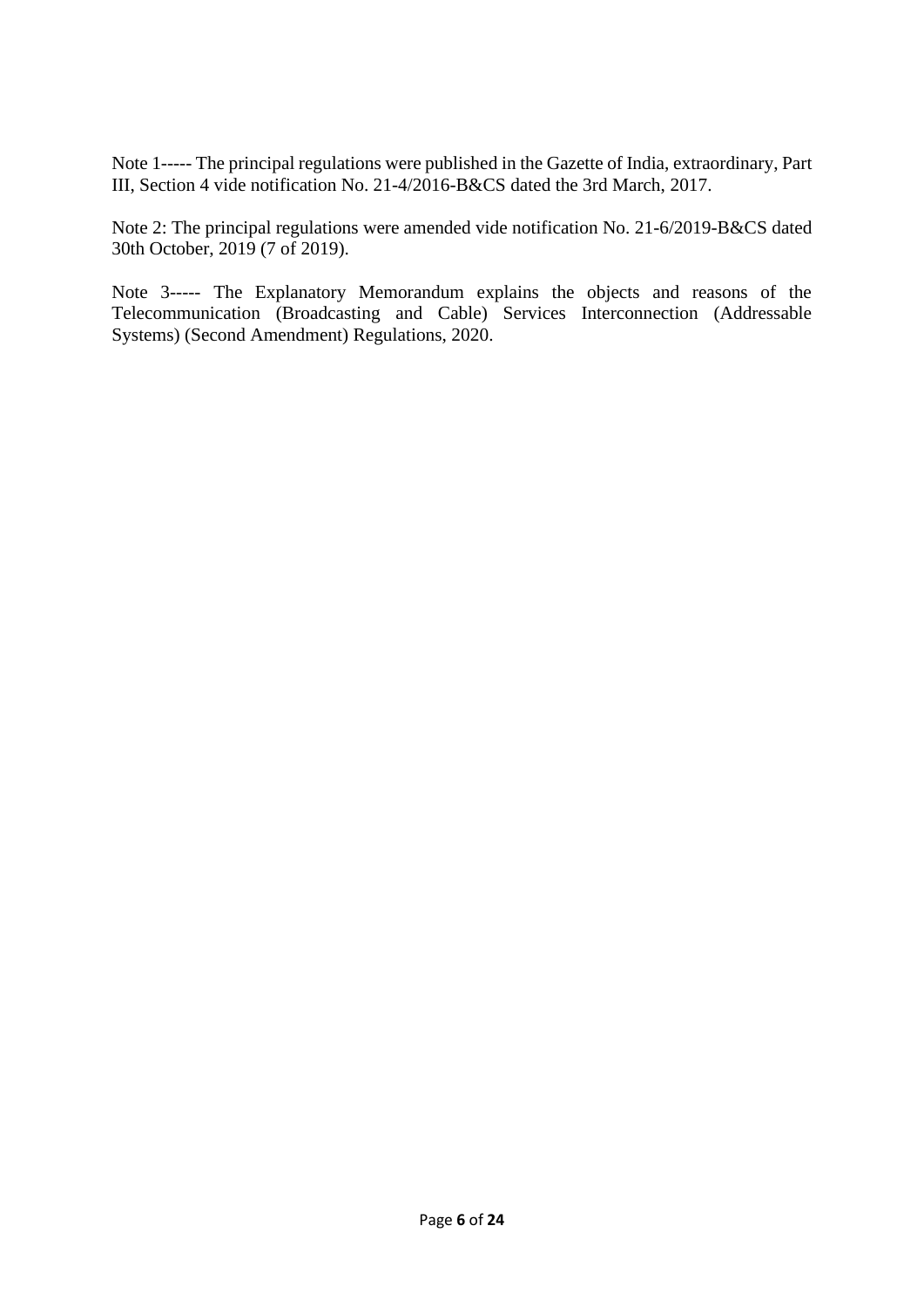## **Explanatory Memorandum**

- 1. Keeping in view the implementation of Digital Addressable Systems (DAS) and to enable the sector to realize its benefits, the Telecom Regulatory Authority of India (TRAI), after due consultation process, published a 'new regulatory framework' for digital addressable systems on 3rd March 2017. This framework comprises of the Telecommunication (Broadcasting and Cable ) Services Interconnection (Addressable Systems) Regulations, 2017, the Telecommunication (Broadcasting and Cable) Services Standards of Quality of Service and Consumer Protection (Addressable Systems) Regulations, 2017 and the Telecommunication (Broadcasting and Cable) Services (Eighth) (Addressable Systems) Tariff Order, 2017 for providing broadcasting services relating to television through the digital addressable systems. The new regulatory framework was notified in March 2017. However, pursuant to legal challenges to the said regulations, the regulations were notified on  $3<sup>rd</sup>$  July 2018 and came into effect from  $29<sup>th</sup>$  December 2018 after satisfying legal pronouncements.
- 2. During the past few months, the Authority received several representations from many regional/ FTA broadcasters on issues related to exorbitant carriage fee due to large area declared as the target market and undue threat of removal as the subscription of regional channels continue to remain lower than the minimum prescribed subscription threshold.
- 3. Accordingly, the Authority issued a consultation paper on 'Issues related to Interconnection Regulation,  $2017'$  on  $25<sup>th</sup>$  September 2019. The main objective of this consultation process was to consult all the stakeholders on issues related to charging of exorbitant carriage fee by the distributors of television channels (DPOs) and removal of channels with subscription lower than the minimum prescribed threshold and to review the provisions of the existing Interconnection Regulation 2017, if so required.
- 4. The comments of the stakeholders were invited by 23<sup>rd</sup> October 2019 and counter comments by  $6<sup>th</sup>$  November 2019. On the request of stakeholders, the deadline to submit the comments was extended till  $4<sup>th</sup>$  November 2019 and counter comments by 13<sup>th</sup> November 2019. Thirty comments and one counter comment were received from stakeholders. Subsequently, an Open House Discussion (OHD) was held on 28<sup>th</sup> November, 2019 in Delhi, which was attended by large number of stakeholders. A few additional comments were also received after OHD.
- 5. After taking into consideration the comments received from the stakeholders and inhouse analysis, the Authority has finalized the Telecommunication (Broadcasting and Cable) Services Interconnection (Addressable Systems) (Second Amendment) Regulations, 2020 [hereinafter referred to as the 'Second Amendment Regulations']. The subsequent paragraphs explain the objects and reasons of the Second Amendment Regulations.

### **Carriage fee and Target Market**

6. Quite a few broadcasters of regional or niche channels have submitted representations regarding the declaration of bigger target market by DPOs. The regulations provide freedom to the DPOs to declare their target market for the purpose of ascertaining the carriage fee. Some of the distribution platform operators (particularly DTH operators) have declared PAN India as their target market. In case these regional broadcasters desire that their channel(s) is carried on such distribution platforms, they are required to pay carriage fee on national subscription figures of such distributors. Whereas, such regional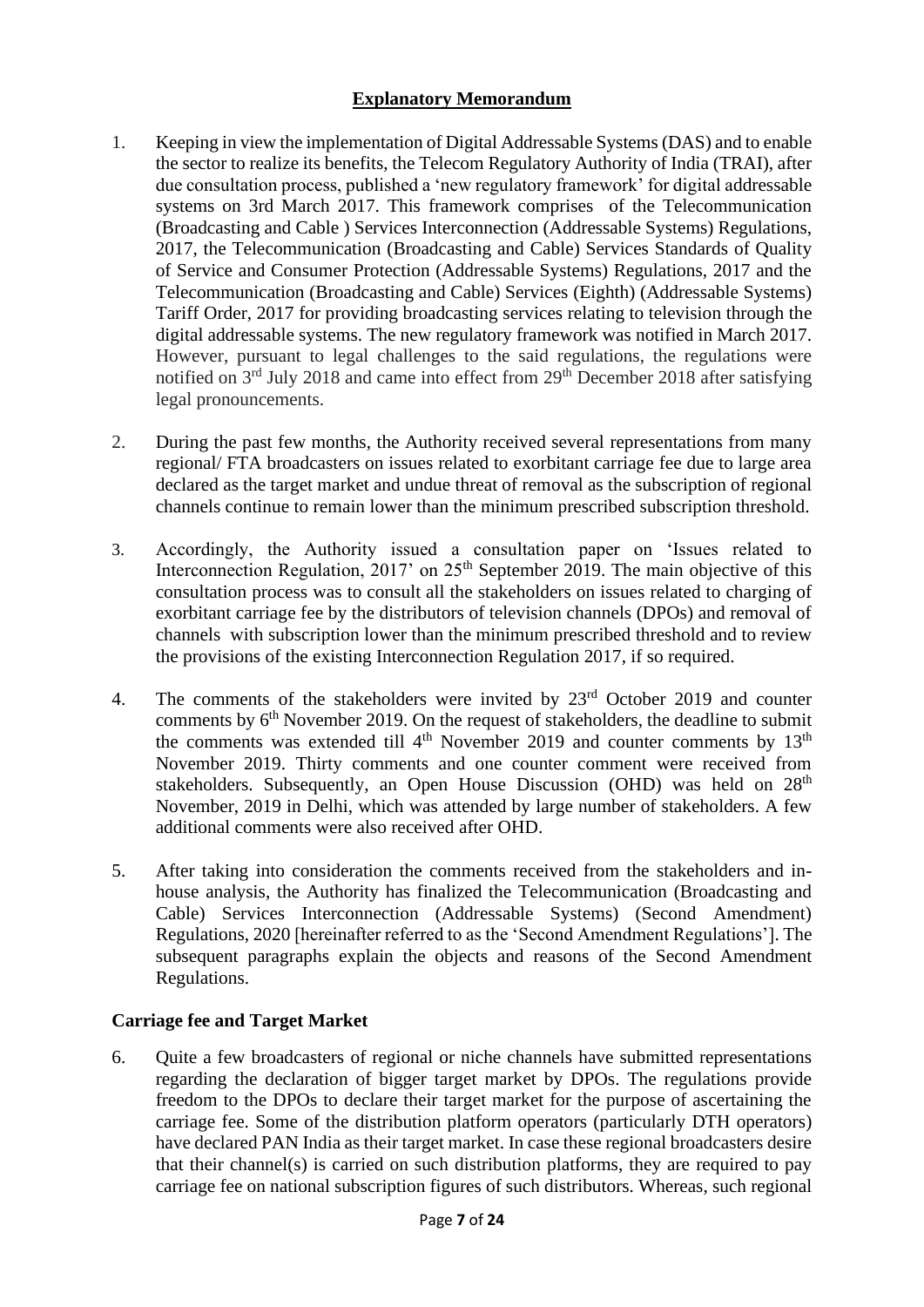channels have a clear strategy to create content suited to certain regional markets or specific audience genre. Due to this mismatch of the channel's focus (on a regional or niche market) and carriage fee payment on the basis of the national market, such channels are constrained to pay a much higher carriage fee and find it difficult to survive.

- 7. This has created an economic barrier for regional channels thereby limiting their presence on smaller distribution platforms. The proposition to pay carriage fee for national market makes it unviable for such channels.
- 8. According to regulation 4 of the Interconnection Regulation, 2017

*"(3) Every distributor of television channels shall declare coverage area of each distribution network as a target market:* 

*Provided that it shall be permissible for a distributor to declare, in nondiscriminatory manner, any area within the coverage area of distribution network as a target market.* 

*Explanation: For the purpose of this regulation, each Head-end or Earth Station, as the case may be, and its associated network used for distribution of signals of television channels shall constitute one distribution network."* 

*"(4) Every distributor of television channels shall, within thirty days from the commencement of these regulations or within thirty days from the commencement of its operations, as the case may be, on its website, publish—*

*(a) target markets as declared under sub-regulation (3) of this regulation;….."* 

9. As per regulation 8 of the Interconnection Regulation, 2017

*"(2) The reference interconnection offer, referred to in sub-regulation (1), shall contain the technical and commercial terms and conditions relating to, including but not limited to, target market, rate of carriage fee per month, average active subscriber base of standard definition set top boxes and high definition set top boxes at the time of publication of the reference interconnection offer, discounts, if any, offered on the rate of carriage fee, manner of calculation of carriage fee payable to the distributor and other necessary conditions:* 

*Provided that the rate of carriage fee per standard definition channel per subscriber per month to be declared by a distributor of television channels shall not exceed twenty paisa:* 

*Provided further that the rate of carriage fee per high definition channel per subscriber per month to be declared by a distributor of television channels shall not exceed forty paisa:* 

*Provided also that a distributor of television channels shall calculate the carriage fee amount for television channels as per the provisions specified in the Schedule I, which shall change with the changes in monthly subscription percentage of such television channels….."*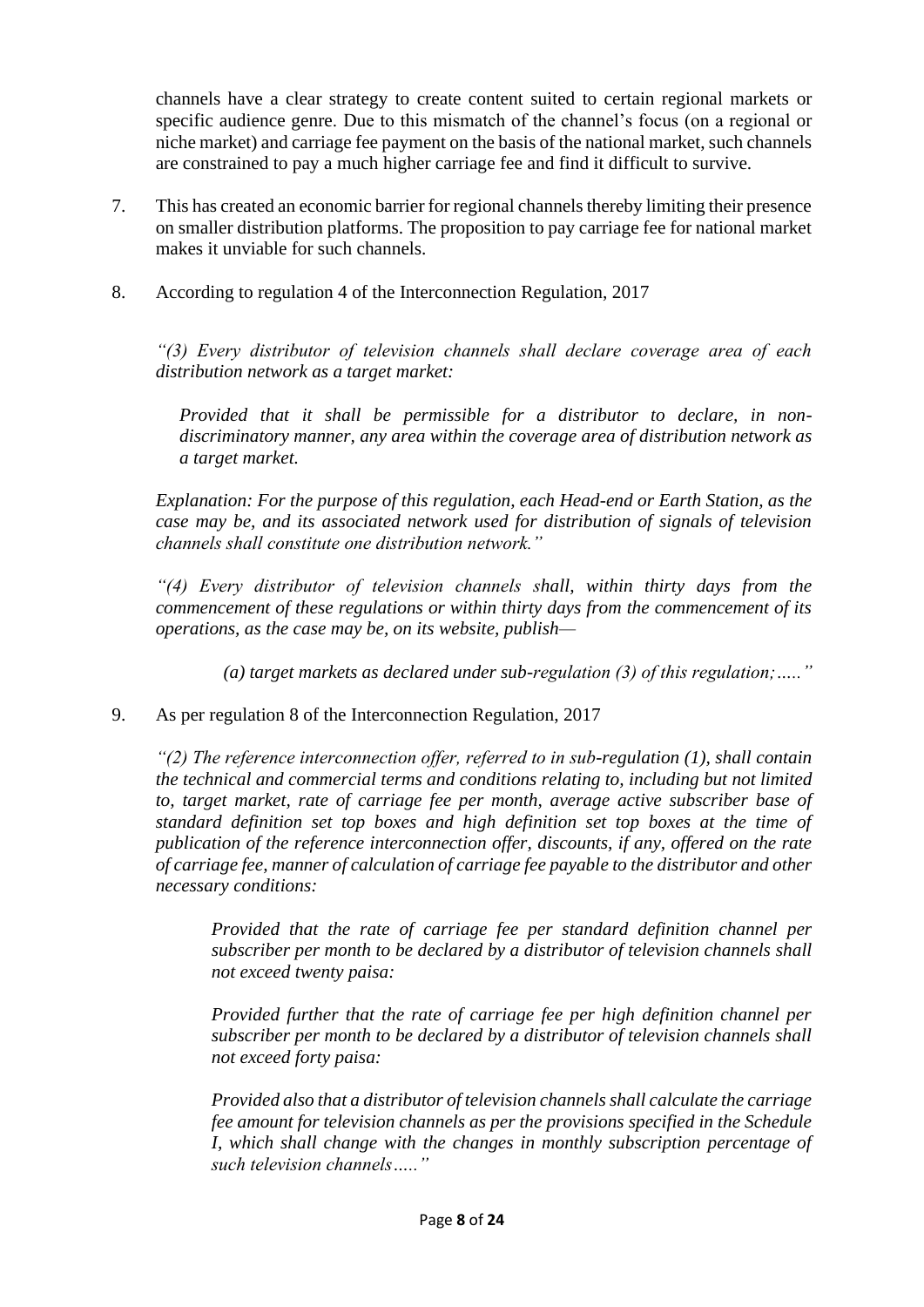10. As per Schedule I of Interconnection Regulation 2017, the carriage fee amount, for each month or part thereof, during the term of the interconnection agreement shall be calculated as given below:

a. If monthly subscription for a channel in the target market is less than five percent of the average active subscriber base of the distributor in that month in the target market, then the carriage fee amount shall be equal to the rate of carriage fee per channel per subscriber per month, as agreed under the interconnection agreement, multiplied by the average active subscriber base of the distributor in that month in the target market

b. If monthly subscription for a channel in the target market is greater than or equal to five percent but less than ten percent of the average active subscriber base of the distributor in that month in the target market, then the carriage fee amount shall be equal to the rate of carriage fee per channel per subscriber per month, as agreed under the interconnection agreement, multiplied by 0.75 times of the average active subscriber base of the distributor in that month in the target market.

c. If monthly subscription for a channel in the target market is greater than or equal to ten percent but less than fifteen percent of the average active subscriber base of the distributor in that month in the target market, then the carriage fee amount shall be equal to the rate of carriage fee per channel per subscriber per month, as agreed under the interconnection agreement, multiplied by 0.5 times of the average active subscriber base of the distributor in that month in the target market.

d. If monthly subscription for a channel in the target market is greater than or equal to fifteen percent but less than twenty percent of the average active subscriber base of the distributor in that month in the target market, then the carriage fee amount shall be equal to the rate of carriage fee per channel per subscriber per month, as agreed under the interconnection agreement, multiplied by 0.25 times of the average active subscriber base of the distributor in that month in the target market.

e. If the monthly subscription for a channel in the target market is greater than or equal to twenty percent of the average active subscriber base of the distributor in that month in the target market, then the carriage fee amount shall be equal to 'Nil'.

- 11. In the existing regime, the broadcasters are required to pay monthly carriage fee depending upon the average active subscriber base of the DPO in the target market declared by the DPO.
- 12. The regulations provides flexibility to the DPOs to declare their target market for the purpose of ascertaining the carriage fee. The only guiding factor for target market is on the basis of the Head-end of a DPO. The target market should be confined to an area covered by a single head-end or a sub-set of such area covered by a single head-end. This in-turn means that based on coverage of satellite foot-print of their signals, DTH and HITS operators can declare whole of India as their target market.
- 13. Many regional broadcasters have represented to TRAI that several distributors have declared either 'the whole country' or 'combination of some states together' as their target market. As a result they are required to pay exorbitant carriage fee since the active subscriber base of the DPO in entire India is taken into account for the purpose of determining carriage fee. In such cases, the Reference Interconnect Offer based carriage fee agreements become unviable for regional channels. Accordingly the regional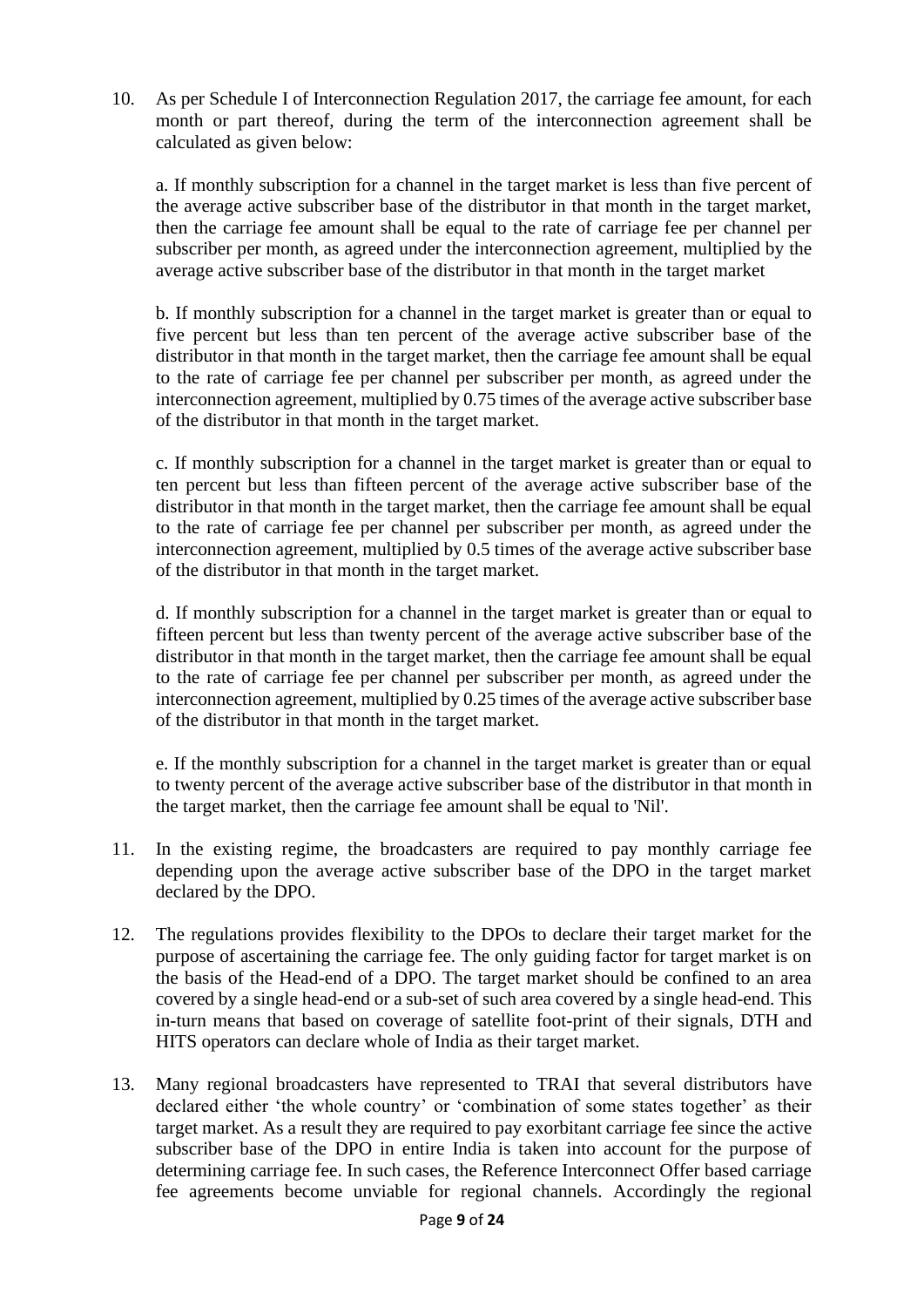channels are constrained to enter into negotiations for signing alternate agreements, terming these as placement or marketing arrangements. Such alternative agreements render the carriage fee regulations expendable.

- 14. Hon'ble Telecom Disputes Settlement and Appellate Tribunal (TDSAT) also recommended the Authority to examine the issue. TDSAT vide its order dated 29.07.2019 in broadcasting petition no. 165/2019 adjudicated, "*the main challenge appears to be to the wisdom of the Regulator in giving liberty to DTH operators to declare their target areas*".
- 15. The Authority held several meetings with each group of stakeholders in the industry including News Broadcasters, Broadcasters, DTH operators, MSOs and regional broadcasters to discuss the issues arising out of flexibility provided to distributors on declaring the target market. In these meeting the viewpoints and suggestions of each group/ type of the stakeholders were heard. On the basis of the representation, the stakeholders' meetings and the analysis, it became apparent that the regulatory provisions related to the target market area and the carriage fee entail a comprehensive review.
- 16. Accordingly, consultation paper on 'Issues related to Interconnection Regulation, 2017' was issued on 25<sup>th</sup> September 2019. Vide this paper, the Authority sought specific comments on the aspect regarding the flexibility available to the DPO in defining the target market. Stakeholders were enjoined to provide detailed comments on the distortions (if any) arising out of the available freedom with the DPO. The authority also solicited the requisite facts from stakeholders duly supported with the documents/ data. The scheme, of the questions in the consultation paper, makes it incumbent upon stakeholders to suggest possible solutions.
- 17. In response quite-a-few broadcasters commented that the flexibility, of defining the target market, is in-fact being misused by the DPOs. While almost all the DPOs considered the available flexibility as the necessary freedom to carry out their business, none of the DPOs accepted any misuse of the flexibility or adopting any unfair practice. The DPOs rather justified the declaration of the target market as a natural consequence of the technology choice of the distribution platform. Some broadcasters also stated that they are not aware of any instance(s) of misuse of the flexibility by DPOs while defining the target market.
- 18. A group of stakeholders opined that the broadcaster is in the best position to determine its own target market, keeping in mind the kind of content being programmed for the TV channels. Similarly, one stakeholder suggested that the Target Market should always be decided by demand side rather than supply side economics. Target Market should be decided based on the demand for such channel from its consumers (i.e. demand side) rather than where a channel can be supplied by the DPOs (supply side). In their opinion, it is the broadcaster, as the creator of content, who is aware of the demand side target market. Therefore, it should be left to the broadcasters to declare the Target Market. Another stakeholder opined that target market and active subscribers for Regional language channels in the DTH platform may be re-defined as the linguistic geography / State. Alternatively the average monthly subscriber base, used for calculating the carriage fee for a regional language television channel, may be limited to the actual subscription of the regional language packs offered by such DPO. One of the stakeholders suggested that the demand for regional language channels may traverse beyond the state(s) where the particular language is widely spoken. However, the definition of Target Market for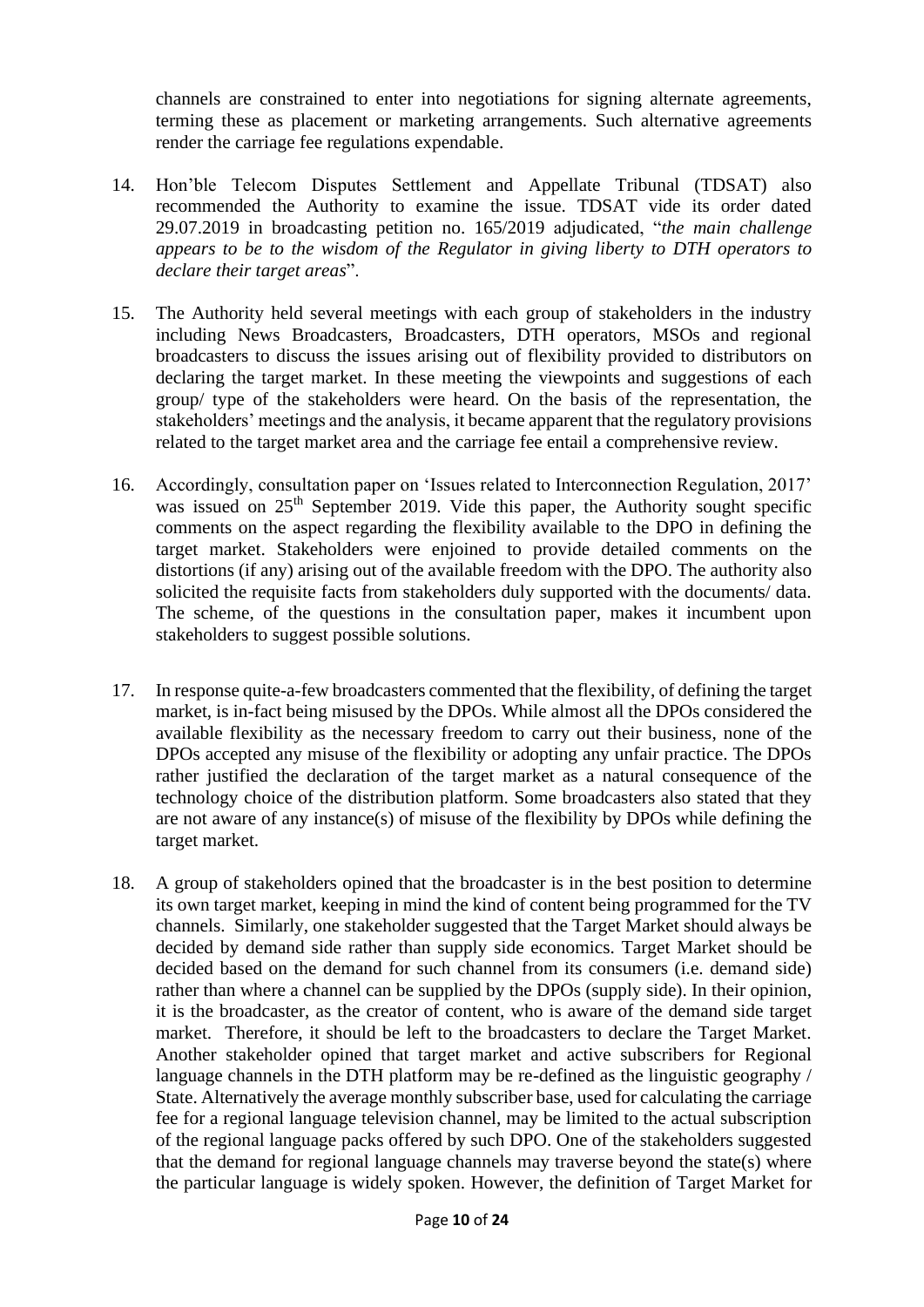regional channels ought to be restricted to such state(s) where its language is predominantly spoken. Another stakeholder commented that Carriage Fee in whatever form should be completely eliminated especially for FTA News channel. If the same is to continue then the same should be substantially brought down from 20/15/10 paisa. One individual stakeholder questioned the legality of charging of carriage fee by MSOs in the light of provisions of the Cable Television. Networks (Regulation) Act, 1995 and the Rules thereunder.

- 19. In the consultation paper the authority had also sought comments as regards the necessity of a cap on the amount of carriage fee. Stakeholders were also prompted to suggest suitable amount of such capping, if considered expedient, that a broadcaster may be required to pay to a DPO and the basis of arriving at the same.
- 20. In response to this question some of the broadcasters have submitted that there should be a cap on the amount of carriage fee. On the other hand some of the DPOs have opined against any cap on the amount of carriage fee. One stakeholder suggested that the new regulatory framework must not provide any enabling provisions for a DPO to charge a carriage fee. A group of stakeholders opined that carriage fees should not be permitted to continue in the DAS regime, since bandwidth constraints cannot be an excuse for DPOs to seek rental arbitrage. As the authority has already provisioned Network Capacity Fee (NCF) @Rs. 130 per STB in order to address recovery of capacity cost and also 20% commission per channel per month for any other overheads associated with DPO operations. One stakeholder commented that DPOs are already charging NCF from the consumers to recover the infrastructure and other related costs. Hence, further carriage fees on the pretext to recover the cost for carrying channels is not warranted.
- 21. During the consultation process the authority had also sought comments of the stakeholders on how should cost of carrying a channel be determined both for DTH platform and MSO platform. The authority had asked the stakeholders to provide detailed justification and facts supported by documents/ data.
- 22. In response, a group of stakeholders opined that it may be feasible to determine the cost of carrying a channel by working out the capital and operational cost of the DPO's network. An endeavor may be made to consider – cost attributable to one-time establishment, and recurring costs with respect to maintenance / upkeep of the systems, operational issues and retransmission of channels. A group of DPOs commented that the cost of carrying a channel may be determined after taking into consideration the OPEX and CAPEX of the DPOs. Another DPO while agreeing with OPEX and CAPEX based calculations, observed that the same may have wide variance depending on the quality of the equipment used and the size and spread of the network. Hence, no specific formula can be derived for arriving at a uniform cost of carrying a channel across DPO(s). Some DPOs mentioned that the carriage fee has been fixed by the Authority after due consideration and consultation, the same needs no fresh intervention at present.
- 23. As mentioned in the consultation paper, there is a cost associated with the development of DPO's infrastructure. Such as, for seeking transponder capacity, the DTH operators are required to pay satellite bandwidth charges or the transponder costs. Similarly, the MSOs also create the infrastructure at their Head-end to transmit a given number of channels by deploying encoders and related equipment. In addition, there are recurring costs in the form of bandwidth charges paid to the bandwidth providers or the cost of OFC network to transmit signal from Head-end to LCOs. Thus, every DPO makes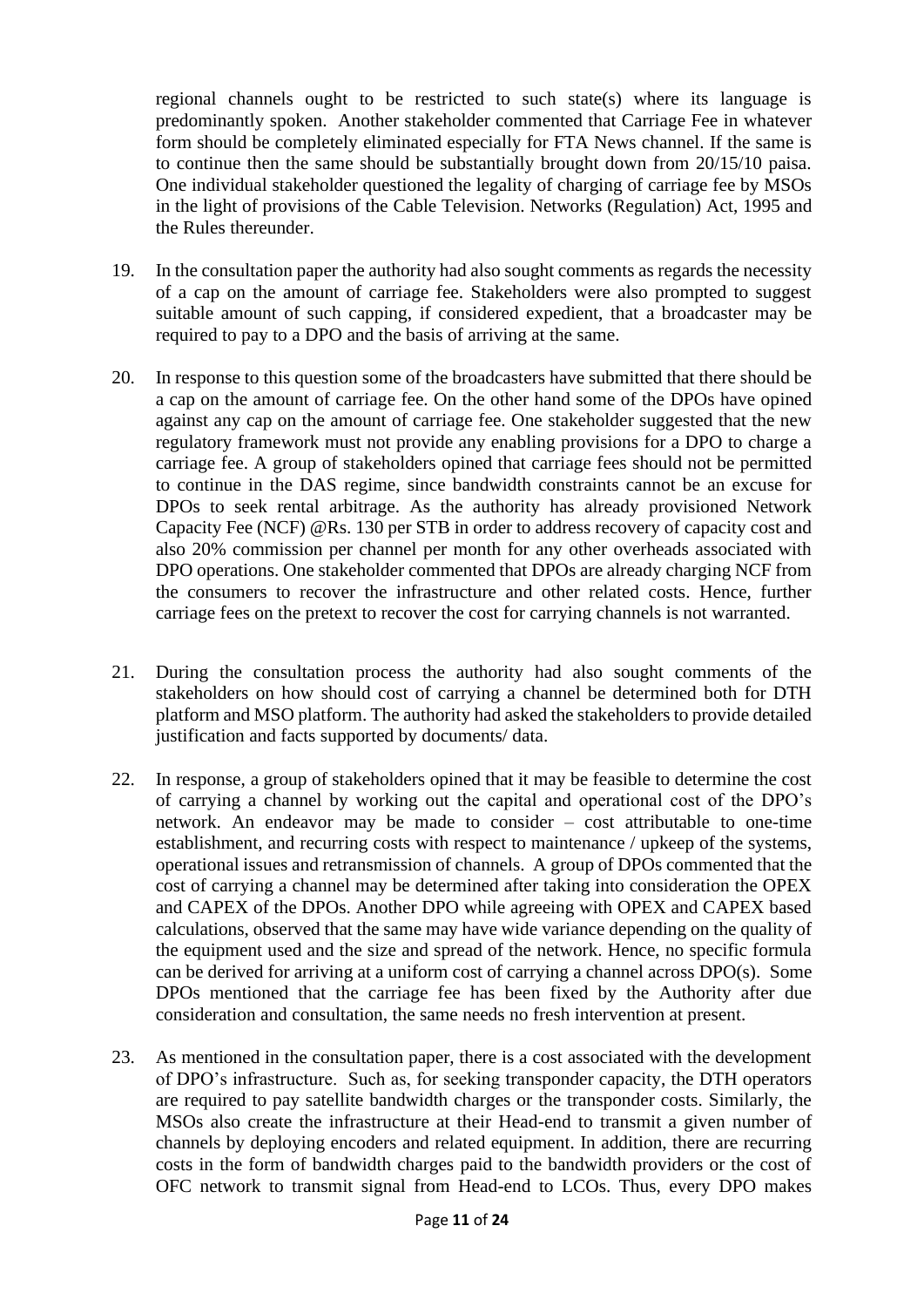proportionate investments (one-time establishment cost as-well-as recurring costs) to transmit TV channels.

- 24. Provisions of the Cable Television. Networks (Regulation) Act, 1995 and rules thereunder were reviewed from legal perspective. There are no provisions that prohibit the carriage fee agreements. The Authority expected that in the new regulatory framework the DPOs would design their RIO's so as to create a reasonable carriage fee regime. However, by resorting to declaring largest possible target markets, small and regional broadcasters have been put in commercially difficult situation. By exploiting the flexibility as provided for the target market, DPOs are looking at maximizing the carriage fee receivables without balancing interests with the broadcasters. This has created an economic barrier for regional channels thereby limiting their presence on large distribution platforms. It is not viable for a regional channel to pay a carriage fee on the basis of national target market. As the small MSOs do not cater to areas bigger than a state, the carriage fee/ Target market related issues mainly arise on account of multi-state MSOs and the DTH operators.
- 25. The carriage fee regime owes its origins to the limited capacity of erstwhile analogue platforms that had limited capacities in terms of carrying a channel. Additional channel capacities entailed additional investments. The implementation of Digital Addressable System (DAS) has reduced such expenses to a great extent. Post DAS implementation, the number of channels available of MSO platforms have increased. An average MSO now provides around four hundred (400) TV channels. For DTH sector also there's a cost of additional transponders and associated expenses for providing additional channels.
- 26. The regulatory framework provides a comprehensive revenue structure for DPOs. There are multiple revenue streams that accrue from subscribers or broadcasters. For the revenue analysis it is important to consider all the available revenue sources for a DPO. For a remunerative business model, one has to examine as to whether the revenue from all sources sufficiently covers all the costs and provides reasonable return on investments. A detailed examination was undertaken on the basis of financial data of previous financial year with respect to all the major MSOs and the DTH service providers. In addition to the published data, information related to balance sheet and profit and Loss Account was sought from Ministry of Corporate Affairs. This data provided sufficient insights of the cost structures and expenses of these major MSOs and DTH providers.
- 27. For further analysis, more details as regards the revenue from various streams (NCF, Distribution Fee/ Discounts, carriage fee, other revenues) for the recent quarters was obtained from DTH service providers and major MSOs. On the expenses side, the cost structure vis-à-vis expenses on account of Set-Top-Box (STB) were also obtained. The expenditure was sifted further by breaking down the depreciation vis-à-vis the STB (or the Customer Premises Equipment) and others capital costs, as per the information provided by the DTH service providers. Broad analysis of revenue and expenses suggest that the Network Capacity Fee and the revenue received from broadcasters covers major expenses and a fair return on equity. However, incremental expense need to be reimbursed for carrying additional channel under must carry provisions.
- 28. The Authority also sought the details of cost of carrying a channel from all DTH operators and fifteen large MSO. Despite several reminders, few DPOs did not submit the information citing that in a multiple head-end scenario with different number of channels being provisioned under different head-end, arriving at this cost is extremely cumbersome. Yet the data was provided by the DTH service providers and quite-a-few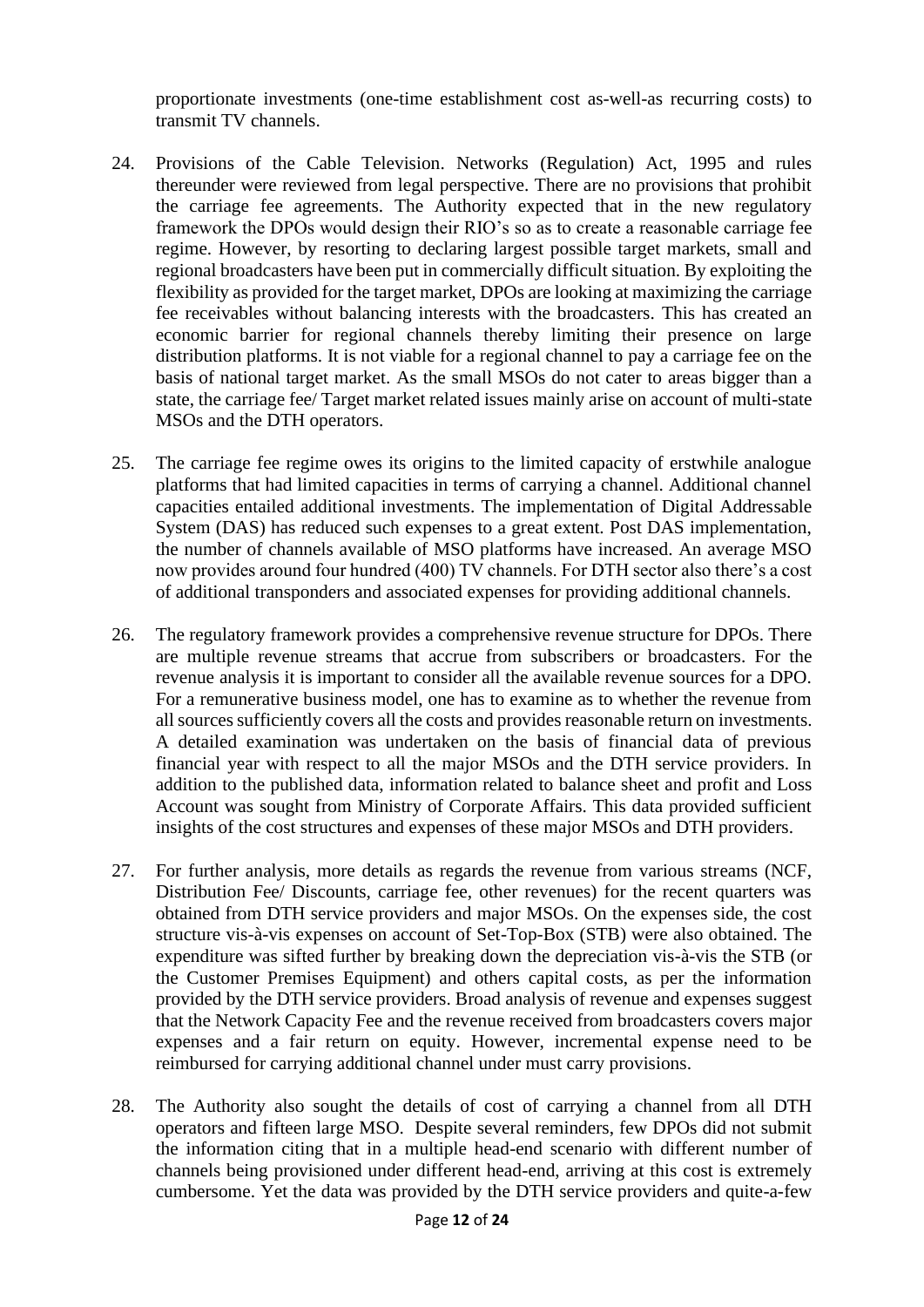MSOs. The cost data pertaining to transmission/ transponder cost on per channel basis was also obtained from few DPOs.

- 29. The actual receipt with respect to carriage fee by various DPOs were also considered. Many stakeholders (DPOs as-well-as the broadcasters) though shared that due to prohibitive carriage fee costs, most of the agreements are being signed as Placements fee agreements or other agreements. Therefore the authority needs to take into account all the revenues being accrued from carriage fee, placement fee and other agreements together.
- 30. Having analyzed the cost and expense data in sync with the regulations and tariff order, it is clear that the framework provides flexibility to DPOs to create an independent revenue structure for STBs. The framework provides for outright purchase model, the rent based model or a combination of the two to recover the cost/ expenditure ascribable to STBs/ CPE. Therefore, the expenses/ depreciation in respect of STBs must be taken out of consideration while analyzing the revenue and expenses from operations.
- 31. Various analysis reflect that the market related to carriage fee agreements operate independent of other revenue stream for a DPOs. There are many factors that are applied by a DPO while deciding whether to carry a channel on its network or not. The demand pull of any channel is an important factor in this decision. Many a times the decision to carry a local/ regional channel is made by the DPOs, if it wants to expand its consumer base in the said region. In such cases, as the DPO approaches the television channel with an aim to provide the same to its consumers, the broadcaster does not pay any carriage fee.
- 32. The Authority also considered the current stipulation of declaring target market areas with a view to consider target market on the basis of spoken language-wise regions or states. However, almost all DTH service providers have made submissions against such stipulation. DTH service providers have averred that it is due to the technology choice that they cover whole of the country with one feed. In line with this technological restraint they have declared all India as their target market. Large MSOs, however, in-principal agreed to declare target market on the basis of linguistic regions/ state during the consultations. Many of them cited that the target markets declared by them are already aligned to a state or to an area having similar linguistic and cultural essence. Considering that there are many channels, specially New and GEC channels that are aligned to states, it seems prudent to define target market area on the basis of a state. Therefore, the Authority is of the view that in case of MSO, IPTV operator or a HITS operator the target market shall be a State or a Union Territory or any area within a State or a Union Territory covered by the head-end.
- 33. Considering all the different factors as above, especially conclusion in para 27 above, it is pertinent to consider the need/ rationale of carriage fee. Normally a DPO carries those channels that are in-demand by its subscribers. The 'carriage fee' is demanded from such channels that, in the opinion of DPOs do not have adequate demand pull. It is therefore DPOs mechanism to get compensation for carrying a channel that is not in high demand by consumers. While deciding the issue of carriage fee, one must respect the market principle of demand and supply. More than Nine Hundred channels in India are operational and many more are under consideration for downlinking permission. An average MSO platform carries four hundred television channels whilst the big DTH service providers are carrying around five hundred and eighty television channels. Therefore, by the principle of demand and supply, carriage fee is the markets' way of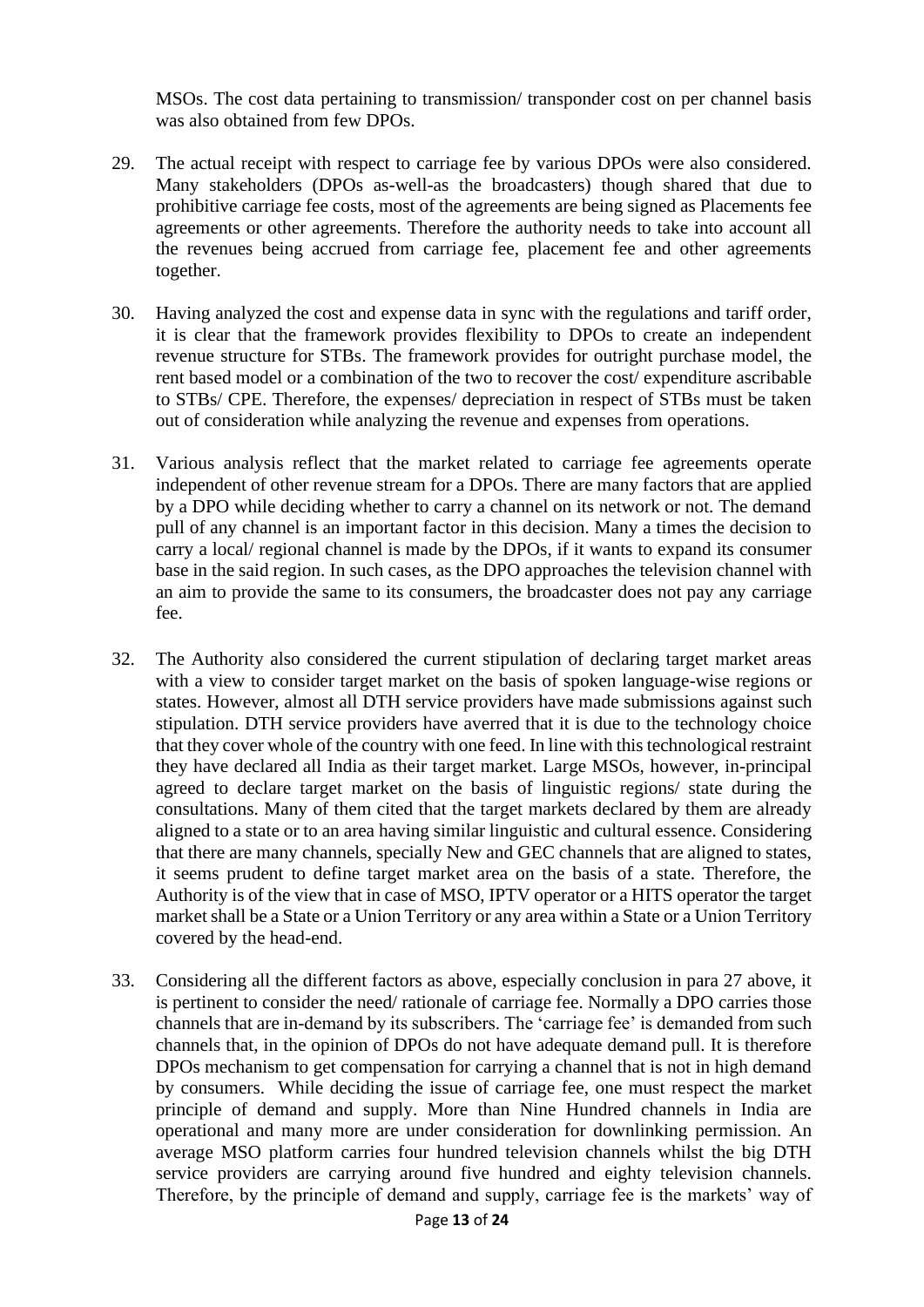remuneration of DPOs who provide the visibility to such channels using their limited channel carrying capacity.

- 34. Having examined various cost and expense structures, the Authority is of the view that there is a need to rationalize the carriage fee payout especially in cases where the subscriber base is large. The marginal cost of carrying one additional channel with appropriate return can be one way to find the possible carriage fee. The DPOs cost structure are disparate for the DTH service provider and the MSOs. Even among the MSOs, the cost of small networks and the large networks are also very-very different. Sometimes the cost depends on the factors such as availability and cost of inter-city bandwidth and the dispersion of consumers across a given geographical area. Further, the current structure of carriage fee regulation vide the Schedule-I provides balance to the interest of broadcasters and the small MSOs. In case of MSOs with smaller subscriber base, it is easier for a local channel to achieve average subscription levels of Twenty percent and above. As soon as a television channels achieves a subscription level of twenty percent, the carriage fee reduces to zero. MSOs also do not loose in such case, as the consumers stick to the platform owing to availability of such local content. Similar situation occurs in case of multi-state MSOs if they declare multiple target markets comprising of smaller areas/ state. Simply put, MSOs in most of the cases will receive little/ no carriage fee as the regional television channels can easily achieve subscription level of 10%/ 15%/ 20%. The structure of carriage fee that reduces as a channel achieves higher subscription level acts as a countervailing force, thereby balancing the interests of stakeholders.
- 35. It is clear that existing regime balances the interest of both broadcasters and distributors in cases where the target market is aligned with the linguistic regions/ state. The cost structure requires examination with respect to large DPOs only. The Authority examined the marginal cost of providing one additional channel for each of the four DTH operators and few top MSOs. The cost of carriage has been estimated by adding the Transponder Cost, Spectrum Fee & WPC Cost. Given there are employee costs and other expenses over the direct cost, an estimated 15 % overheads were added. The return on equity and the tax on such returns was also taken into account. Over and above all the costs, it was noted that DTH service providers are required to pay license fee @ 10 %. By adding all the costs including the overheads, taxes, license fee etc. it was seen that effective cost with license fee and overheads per Standard Definition (SD) channel per month for DTH service providers varies between Rs. two lakhs fifty thousand (Rs. 2.50 Lakh) to three lakhs ninety-six thousand only (Rs. 3.96 Lakh). The difference among various service providers arises because of the different transponder cost of Indian and foreign satellite and also the period of hiring of transponders. In a similar way the marginal cost for few large MSOs was calculated. Almost in all cases the cost of carrying per channel per month is lower than the DTH service providers' cost.
- 36. Based on above, the Authority considers that while the existing methodology and basis of carriage fee is reasonably correct, there is a need to specify a capping on the maximum permissible carriage fee per channel per month for a DPO. In case of MSOs, the authority is of the view that the technology and commercial arrangement justifies limiting the target market area as a State or a Union Territory or within a State or a Union Territory, thereby limiting maximum payout. In principle, highest instance of carriage fee should not exceed the highest marginal cost of the network per channel. There can be various methods to fix the carriage fee at mean or median level of the marginal cost per channel per month. However, such capping will put some DPOs, whose marginal cost would be higher than such cap, into loss making situation. Accordingly, the authority is of the view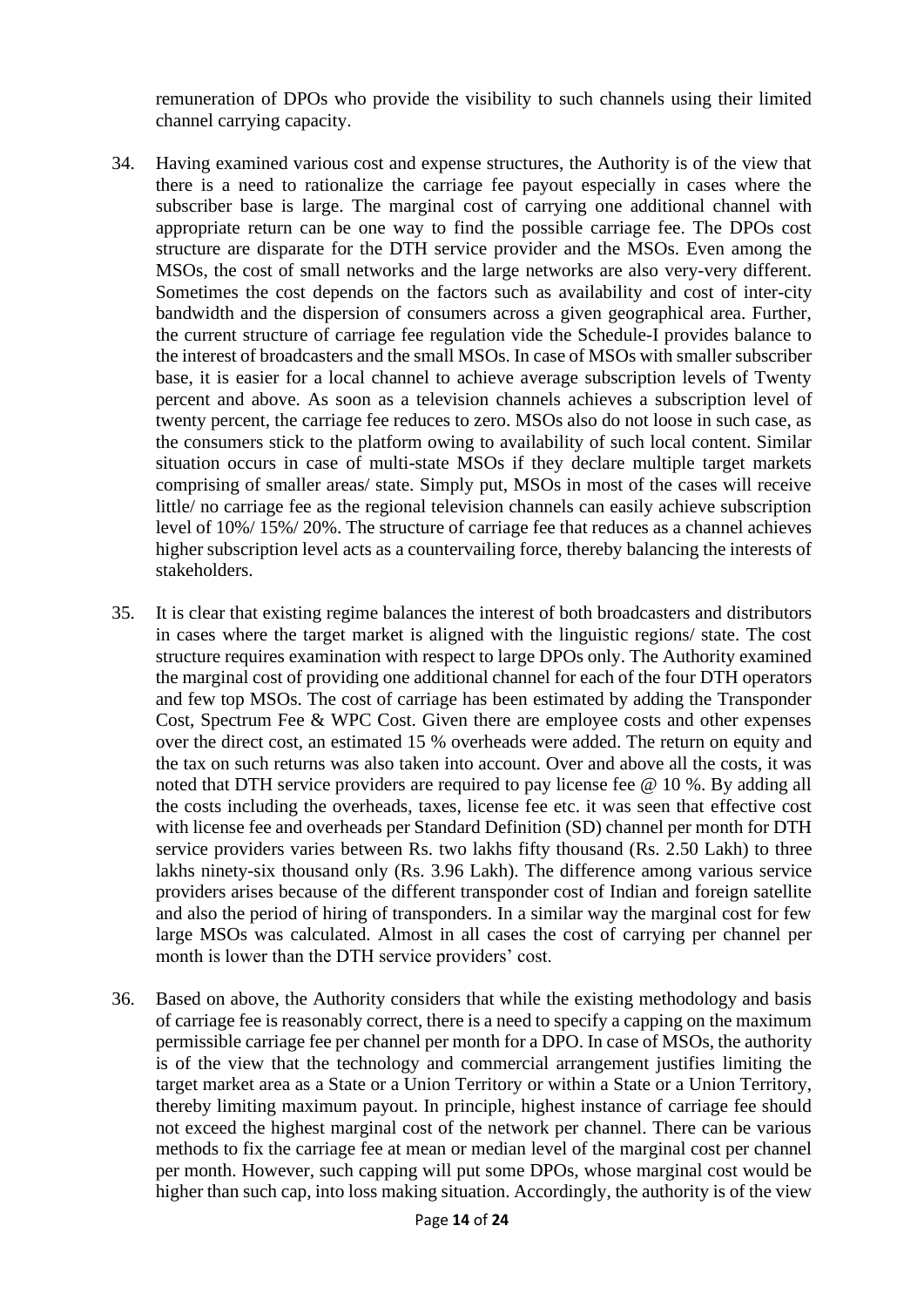that the Carriage fee cap will be a maximum amount that a DPO can charge. Therefore, the authority, after considering all the factors views that carriage fee may be capped at Rs. four lakhs (Rs. 4 Lakh) per Standard Definition (SD) Channel per month for a DPO. Given that prescribed carriage fee for a High Definition (HD) Channel is two times that of SD channel, the Carriage fee cap for HD channel has been prescribed at Rs. Eight lakhs (Rs. 8 Lakh) per HD channel per month for a DPO. This cap shall be the maximum amount (cumulative sum) that a broadcaster may be required to pay to one DPO per channel irrespective of target area(s) declared by a DPO. This will enable a level-playing field among various DPOs viz HITS, IPTV, MSOs and DTH operators.

37. A suitable provision has been made in the regulation, limiting the assignment of target market to a State or a Union Territory or within a State or a Union Territory in case of an MSO, IPTV or HITS service provider. Suitable provisions have been included in the regulations making the cap applicable of SD or HD channels. The authority will continue to assess the actual carriage fee payout from time to time and review capping of carriage fee, if considered expedient.

# **Discontinuation of a channel**

- 38. Many regional broadcasters of regional/ niche channels have represented to TRAI that several distributors have declared either 'the whole country' or 'combination of some states together' as their target market. As a result, number of subscribers in notified target market is very high and hence the percentage of subscribers viewing their channel in the target market is likely to be far less than five (5) percent. As such, subscription of their channels on national level or in combination of states continues to be lower than the minimum threshold of 5% despite very high subscription in their respective regional market. This gives an opportunity to DPOs to misuse the existing provisions in the regulation to drop their channels from DPOs platform. These broadcasters have represented that they are left to the mercy of the distributors as the distributor is not mandated to carry such channels which have a subscription of less than five percent (5%) of monthly average active subscriber base, in each of the immediately preceding six consecutive months. Pertaining to this issue broadcasters have represented to the authority to review this unbridled right granted to the DPOs.
- 39. According to regulation 4 of the Interconnection Regulation, 2017

*"(8) It shall be permissible to the distributor of television channels to discontinue carrying of a television channel in case the monthly subscription percentage for that channel is less than five percent of the monthly average active subscriber base of that distributor in the target market specified in the interconnection agreement, in each of the immediately preceding six consecutive months:"*

*"(9) A distributor of television channels shall not be under obligation to carry a channel which has been discontinued as per sub-regulation (8), for a period of one year from the date of such discontinuation."*

40. The Authority had noted that such provision existed in the Interconnections, 2012 which was applicable for DAS. The Authority was of the view that such provision would ensure that non-popular channels do not occupy the space on a distribution network. Therefore, the provision was retained in the Interconnection Regulation 2017 with slight modification.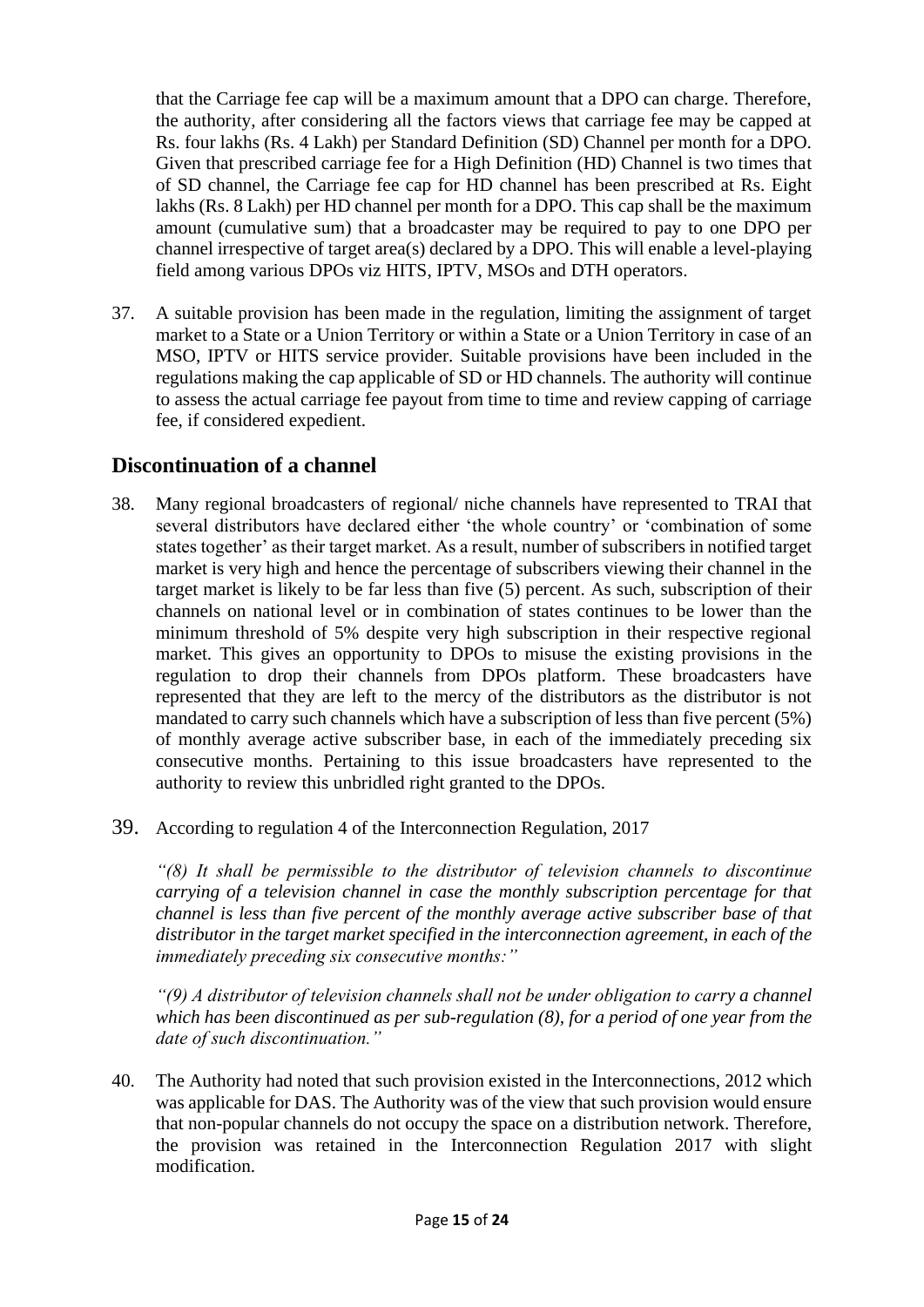- 41. Accordingly, in the consultation paper on 'Issues related to Interconnection Regulation, 2017' dated 25 September 2019, the Authority had sought comments of the stakeholders on the issue as to whether in their opinion the right granted to the DPO to decline to carry a channel having a subscriber base less than 5% in the immediately preceding six months is likely to be misused? If yes, what can be done to prevent such misuse?
- 42. During the consultation process some stakeholders were of the opinion that the provision that allows removal of a TV channel, if it does not attain the minimum subscription, is being misused by the DPOs. As a result Regional channels are facing undue uncertainty. Some of the stakeholders suggested that the viewing subscribers should have the flexibility and opportunity to watch the channel of their choice. A new channel launched takes time to pick up and be viewed/used by the subscribers/consumers at large therefore, a channel should be carried irrespective of the percentage of subscribers viewing it. Some stakeholders opined that no broadcaster's channel should be dropped from the DPO's platform on the basis of low penetration. In the consumer interest, as long as it makes business and commercial sense for a particular broadcaster to broadcast a particular channel, they should be allowed to do so without any intervention on the part of DPOs even if the viewership goes below 5%. Another group of stakeholders suggested that the time period of six consecutive months as prescribed is sufficient to ascertain whether or not a channel is being well-received and/ or demanded by the subscribers. Moreover, for channels that fail to garner less than 5% viewers on a platform, then carrying it for a longer time period results in blocking the entry of new channels. The criteria of a minimum subscription threshold is clearly on the basis of the consumer choice, which is the cornerstone of the current regulatory framework.
- 43. The Authority undertook the analysis on the basis of current channel-wise subscription of leading platforms that have declared large areas (including all India in some cases) as the target market. It is observed that a very large number of channels, amounting to more than 15 % channels (more than 90 channels), do not meet the minimum subscription threshold. This reflects that the concerns of broadcasters is correct as continuance of a large number of channels is dependent on the distribution platform operators. As per the basic principles, the regulation should strive to balance the interests and powers of various stakeholders in a regulated environment. Any provision that put one set of stakeholders in a commanding position may result in undue distortion of the market.
- 44. Further analysis of the type of channels that were not meeting the criteria of minimum threshold, reflected that list comprises mostly of the regional language channels. India is a nation of multiple languages. Regional language channels enable the local content and help promoting local artists and content developer. Plurality of content is important for a multi-lingual country like India.
- 45. The provision in existing regulatory framework regarding dropping a channel has been made to facilitate removal of such channels from a DPO platform which are not subscribed by minimum number of subscribers, so that such capacity may be utilized to give opportunity to other broadcasters. This provision does not envisage dropping or removing a regional or niche channel, popular in some region or area. Accordingly appropriate provisions have to be made to safeguard interest of regional / niche channels.
- 46. The language of a channel and its relevant market plays an important role. The authority considered various available data set for determining language based television market. The authority noted that the language-wise data as published under the Census Data is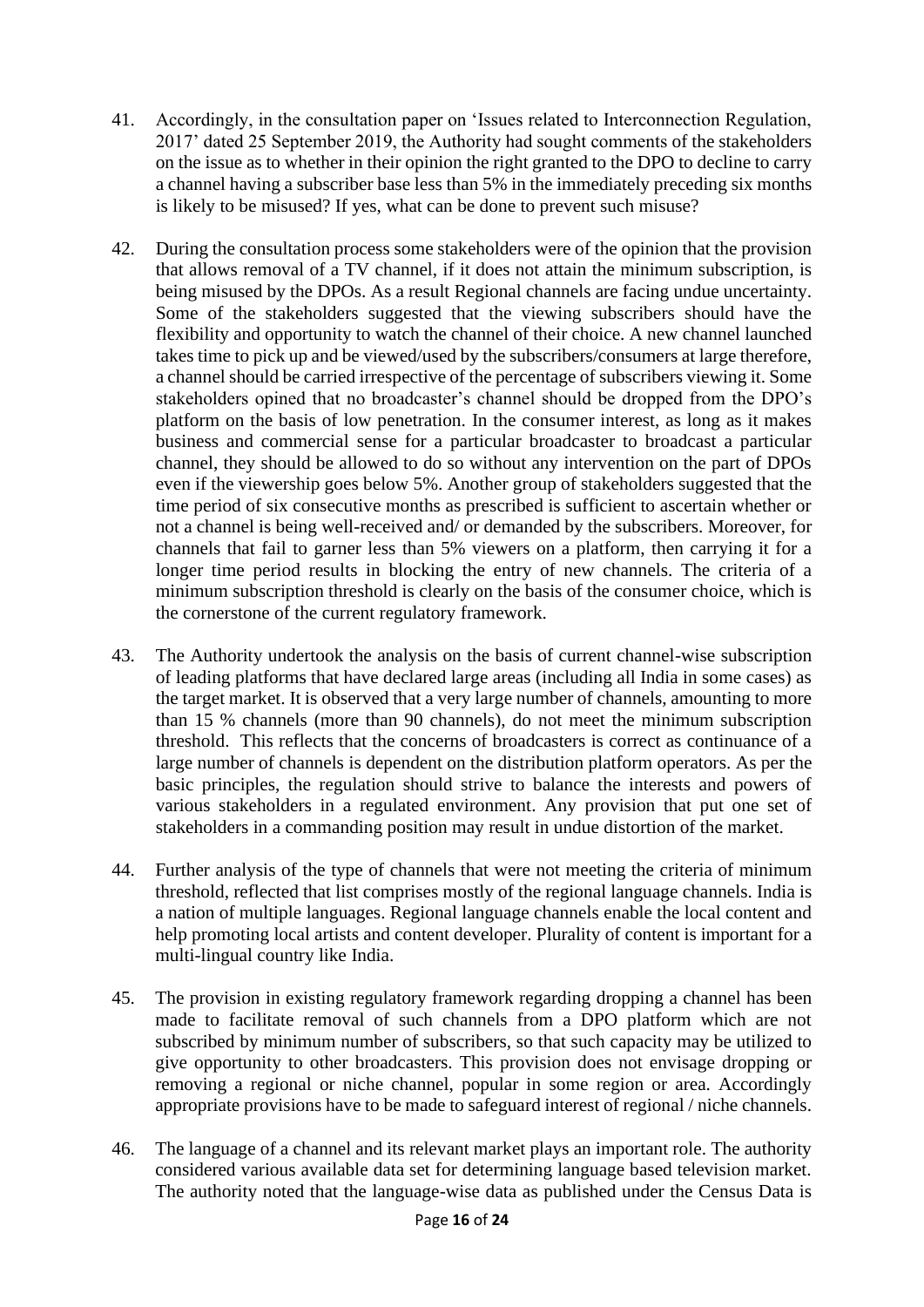most exhaustive and reliable. The Census data publishes a table of the population on the basis of spoken language using the bilingualism and tri-lingualism. The percentage of the population speaking a particular language is available in the census data. A DPO shall consider the percentage of the population speaking a particular language in the nation using latest census data, for determining the continuance or otherwise of a channel of that language on his platform. The DPO will multiply that percentage (obtained from census data of a particular language) with his/her monthly average active subscriber base in the target market specified in the interconnection agreement, in each of the immediately preceding six consecutive months. DPO may discontinue carrying of a television channel in case the monthly subscription percentage for that channel is less than specified percent as per the provisions specified in the Schedule VIII of the monthly average active subscriber base of that distributor in the target market specified in the interconnection agreement, in each of the immediately preceding six consecutive months. Considering projected subscribers knowing the language of the channel, the criteria for determining continuance or other wise of a television channel is described in Schedule VIII along with the illustrations thereunder.

- 47. Schedule VIII defines the 'discontinuation threshold' of a channel on the basis of its language(s). The 'discontinuation threshold' for a channel shall be the number arrived at by multiplying the average active subscriber base of the concerned DPO in its declared target market with the 'discontinuation multiplier' for the language of that channel. The 'discontinuation multiplier' for a language shall be five percent of the total percentage of the population speaking that language in the declared target market of the concerned DPO as per the latest Census data.
- 48. Stating in simple terms, the criteria for discontinuing a channel will take into account the actual proportion of the people, in a target market, who speak or understand a language. The proportion of people has been considered on the basis of *trilingualism,* i.e. for every person, upto the three languages she/ he can speak or understand. Such data is enumerated and published by Registrar General of Census of India vide table C-17 Population by bilingualism and trilingualism for all India basis. Furthermore, the language-wise distribution for each state is also available in other tables. For example the proportionate Hindi speaking population is 57.11%. The revised criteria suggest applying this proportion to arrive at the discontinuation threshold. Therefore, for a channel of Hindi language, with all India as target market the discontinuation threshold will be multiple of 5% with the proportionate Hindi speaking population i.e. 57.11%, hence 2.856%. The authority is of the view that this revised discontinuation threshold, as incorporated in Schedule VIII, fairly balances the criteria for regional language channels. The authority will continue its oversight on developments and will review the provisions as and when considered necessary.
- 49. The language of the channel shall be the language that the broadcaster has declared to MIB and which is mentioned in the uplinking/downlinking permission granted by MIB. In case a broadcaster has declared the language of channel as "English and Hindi" then percentage of the population speaking both the languages together in the census data shall be taken into consideration. There are cases where the broadcaster has declared the language of channel as "English, Hindi and all other language". In such cases the percentage of the population speaking all the languages being 100 % shall be taken into consideration.
- 50. In case a broadcaster wants to change/ correct the language of a channel that specified in the permission granted by Ministry of Information and Broadcasting, (MIB),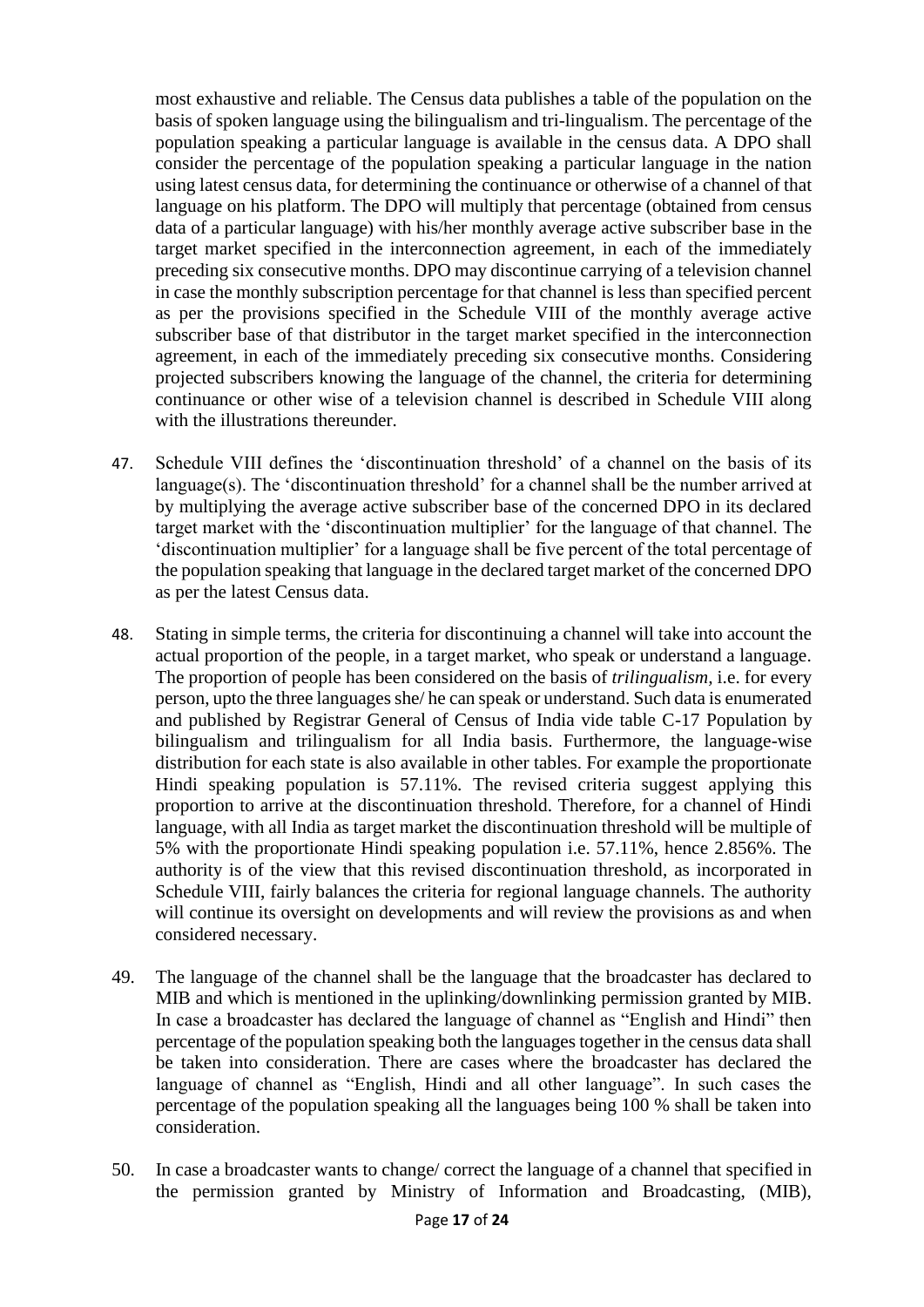Government of India, then the broadcaster can declare the specific language pursuant to TRAI framework. This language will be used for both the purpose of arriving at the minimum threshold for continuance of a channel as-well-as for placement of the channel in Electronic Program Guide of a platform. It will be incumbent upon the broadcaster to get its permission amended from the government. In case such broadcaster fails to get requisite revision in the permission by  $30<sup>th</sup>$  June, 2020, then DPO shall calculate the threshold for determining continuance or otherwise of a channel as per the actual permission issued by the government for such television channel.

## **Placement of channels in Electronic Program Guide (EPG)**

51. The sequencing of channels in the electronic program guide (EPG) has been a topic of discussion. The current framework provides to put all television channels of one genre together with further classification within the genre on the basis of respective language of television channels. This classification methodology has been termed as genrelanguage based listing. Furthermore, the distributor of the televisions channels may place a channel under sub-genre within the genre declared for the channel by the broadcaster. In the first multi-stakeholders meeting held after the implementation of the new regime during February 2019, DPOs raised certain issues in adhering to the prescribed structure of EPG. The Authority constituted a stakeholders' committee in April 2019 to discuss issue and suggest possible alternatives. Pursuant to the recommendations of the said stakeholders' committee, further interactions were held with different DPOs.

### 52. According to regulation 18 of the Interconnection Regulation, 2017

*"18. Listing of channels in electronic programme guide.— (1) Every broadcaster shall declare the genre of its channels and such genre shall be either 'Devotional' or 'General Entertainment' or 'Infotainment' or 'Kids' or'Movies' or 'Music' or 'News and Current Affairs' or 'Sports' or 'Miscellaneous'.*

*(2) It shall be mandatory for the distributor to place channels in the electronic programme guide, in such a way that the television channels of same genre, as declared by the broadcasters, are placed together consecutively and one channel shall appear at one place only:*

> *Provided that all television channels of same language within the same genre shall appear together consecutively in the electronic programme guide:*

> *Provided further that it shall be permissible to the distributor to place a channel under sub-genre within the genre declared for the channel by the broadcaster.*

> *(3) Every distributor of television channels shall assign a unique channel number for each television channel available on the distribution network.*

> *(4) The channel number once assigned to a particular television channel shall not be altered by the distributor for a period of at least one year from the date of such assignment:*

*Provided that this sub-regulation shall not apply in case the channel becomes unavailable on the distribution network:*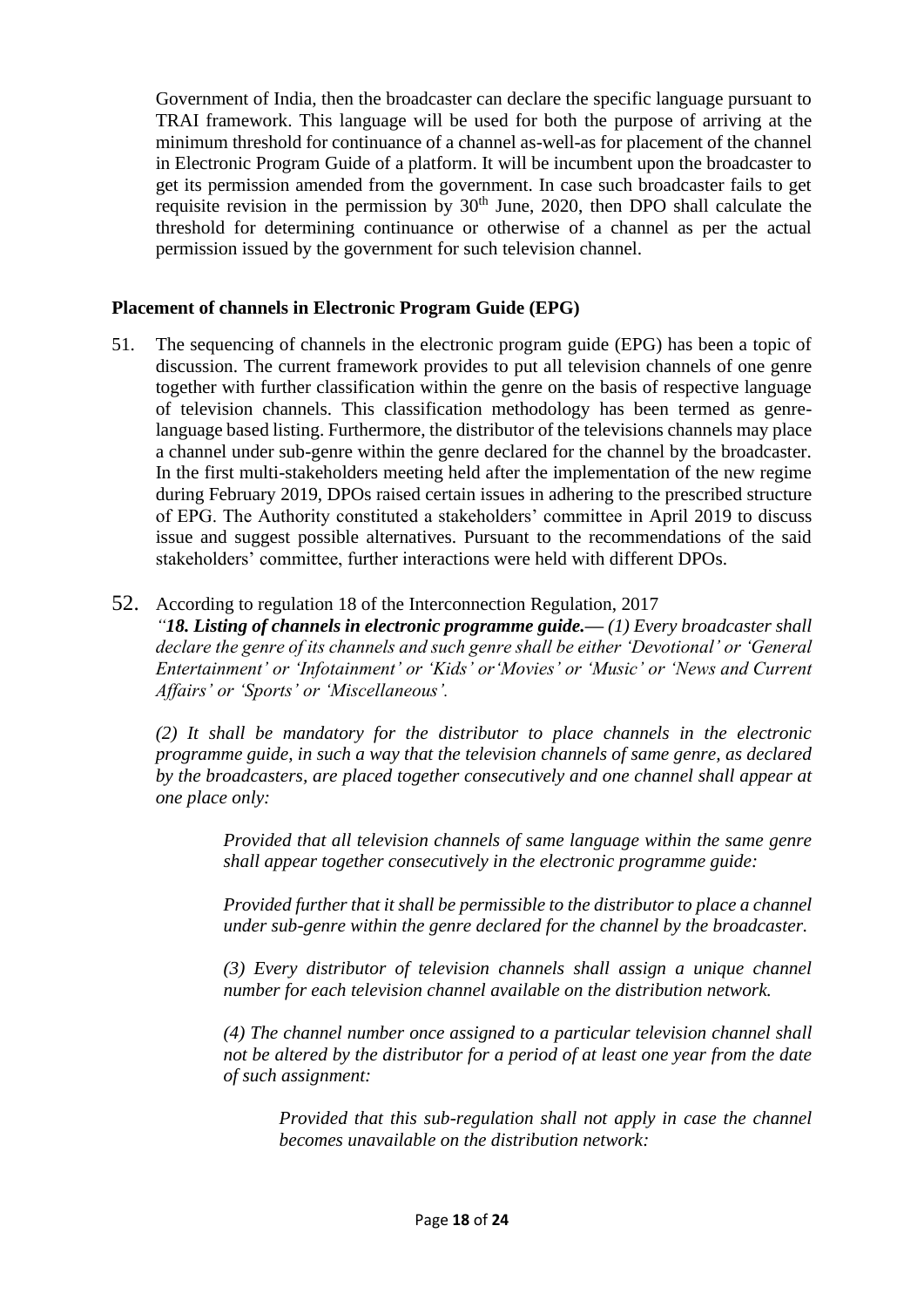*Provided further that if a broadcaster changes the genre of a channel then the channel number assigned to that particular television channel shall be changed to place such channel together with the channels of new genre in the electronic program guide."*

- 53. Vide the consultation paper on Tariff Related Issues, stakeholders were asked to suggest suitable methodology for listing of the television channels in the EPG. In response stakeholders have been divided in their opinion. Some stakeholders suggested that DPOs should get the flexibility to list the television channels either language-genre wise or genre-language wise. However, all the channels of a particular language and genre should be placed together. They also suggested that DPOs should not include platforms services, VAS, non-relevant services such as local channels, shopping channels within the regular genre listing of satellite TV channels.
- 54. Some stakeholders suggested that channels should be listed in the EPG first language wise and then within each language, genre wise, categorized as language-genre type listing. They mentioned that in such arrangement, consumers who understands specific language are not required to move all across the languages to watch his own language channel if he intends to watch GEC, News, Movies, etc. According to them this requires amendment to the present regulations.
- 55. Few stakeholders are of the view that channels should be listed genre wise like News, Entertainment, Movies, Infotainment, Kids etc. followed by classification in sub-genres like Hindi GEC, Regional GEC and Hindi news, English News etc.
- 56. Some stakeholders mentioned that structure of the EPG need not to be regulated by TRAI, except to ensure that any channel cannot be placed twice or more in the same EPG. They further suggested that the structure of the EPG and genres should be decided solely by the broadcasters and the DPO with an aim to provide the best customer experience.
- 57. Some stakeholders are of the view that the manner in which channels are presently listed on the EPG seems to be adequate and any change in EPG at this point may cause inconvenience to subscribers in locating channels in EPG as they have accepted / familiarized themselves with the present placement of channels on the EPG. Some of these stakeholders mentioned that the channel listing in EPG by the DPOs is being done on the basis of their understanding of the consumer requirements and area of operation. Given that all the major DPOs have been in operation since more than ten to fifteen years, their customer base has become acquainted with the manner of listing of channels on the EPG. Compliance to the regulations entails widespread changes that may cause inconvenience to consumers. Further, the regulations prescribe that channels of the same genre have to be placed together. This requirement is being followed by the DTH operators. According to them there are adequate measures already prescribed in the Interconnection Regulations, 2017 and hence there is no requirement for regulatory intervention at this stage as the customers do not have any concerns regarding the same.
- 58. The Authority has noted that DPOs have adopted different approaches for placement of channels in EPG. Some DPOs have arranged channels first language wise and then genre wise under each language. Whereas some DPOs have arranged channels first genre wise and then language wise under each genre. Furthermore, some DPOs have adopted a mixed approach where some combination of language-genre wise and genre-language wise has been used. To ensure ease of viewing channel listing for consumers while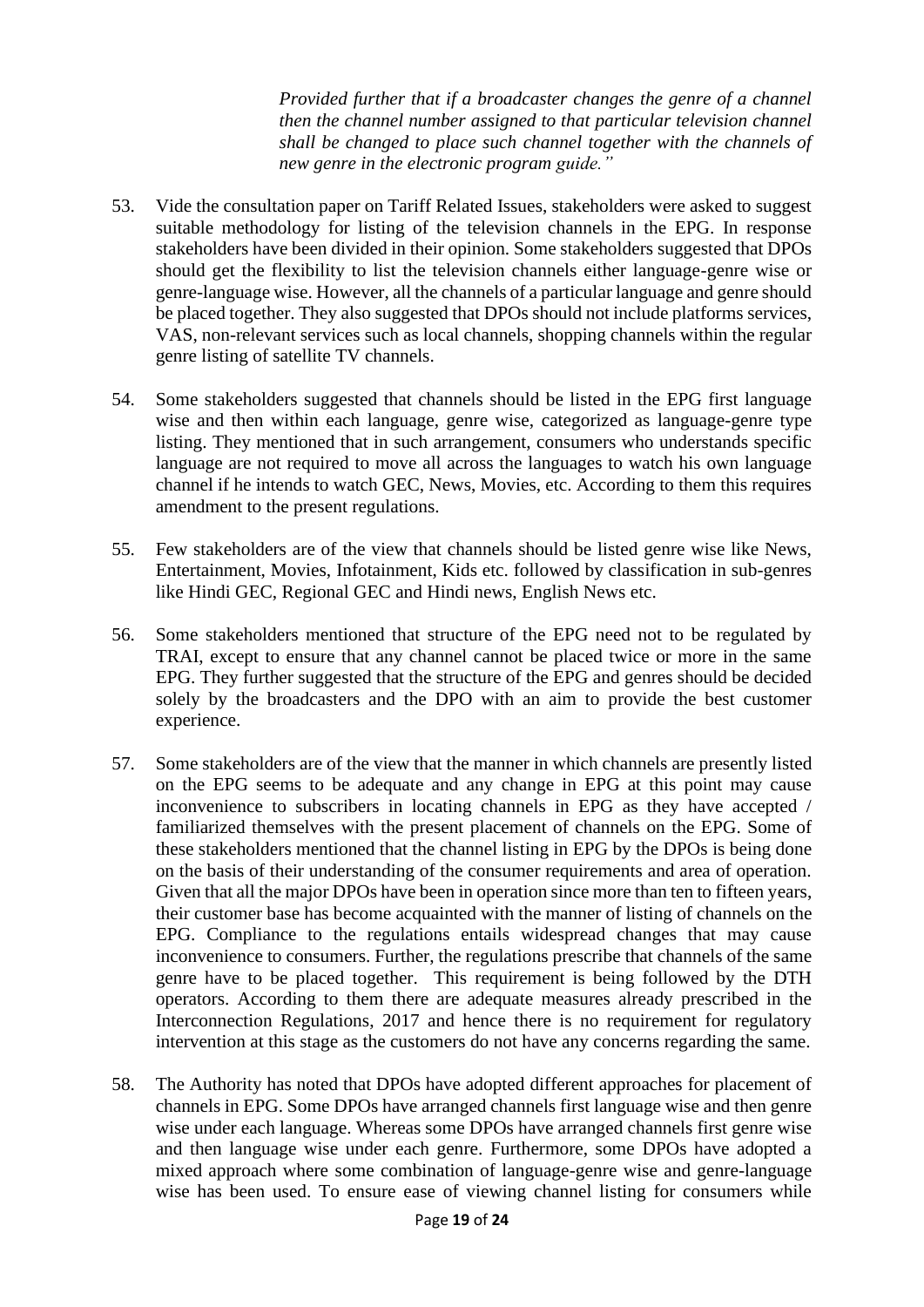maintaining a balance between interests of broadcasters and DPOs a standard arrangement for listing the channels on the EPG is essential.

- 59. In the current framework every distributor of television channels is required to list each channel under the respective genre of the channel as declared by the broadcaster and classify the channels under one genre into sub-genres based on language or region. Channels should be assigned unique logical channel numbers (LCN) within the subgenres. The Authority noted that in this arrangement, a consumer who understand specific language is required to jump across various genres to watch different channels (pertaining to different genres) in one language. For example if a DPO has listed GEC from LCN 100 to 300 & movies from LCN 300 to 400, a consumer choosing to shift from a Punjabi/ Tamil GEC to a Punjabi or Tamil Movies will require to shift a long list of channels. Therefore, putting together all the television channels of Punjabi/ Tamil language will be more consumer friendly.
- 60. However, in case a pure alternative of language-genre based LCN allocation is considered, some DPOs will have to revisit their current plan of LCN allocation. Based on area of operation DPOs prefer a mix allocation where they may put all GEC channels together for two languages that may be popular in a given region. For example, in Maharashtra<sup>1</sup> state while Seventy Three percent  $(73.1)$  homes have Marathi as language most spoken at home, more than fifty five percent (55.6%) homes view Hindi Channels. In such cases, to provide easier options for consumer perhaps a DPO may place Hindi and Marathi channels of same genre together while placing television channels of other languages in distinct LCN groups separately. There are many other similar regional markets like Punjab<sup>1</sup>, where Punjabi language constitute as language most spoken at more than 80 % homes, the viewership of Hindi television channels is close to 60% with Punjabi Channels acquiring another 24 % viewership.
- 61. The primary objective to regulate the EPG is as given below:
	- (a) To ensure ease of viewing the television channels by consumer.
	- (b) To provide flexibility to the distributors to arrange the television channels as per regional/local requirements.
	- (c) To ensure that fair treatment is given to broadcaster to place their channels appropriately in respective genre to get the viewership.
	- (d) To ensure that the DPOs wilfully doesn't place channel of few broadcasters out of genre to reduce their adoption by subscribers/viewership.
- 62. Considering these objectives, the Authority has decided that the distributors should have flexibility to list the channels in the EPG to some extent to meet the requirement of the subscribers while broadly protecting the interest of broadcaster. Accordingly, Authority has decided that DPOs will have flexibility to organise the channel on EPG based on Language(L) or Genre (G) ensuring that pair of a channel of the language and the genre remains together i.e. to say the combination of  $(L_xG_y)$  will remains together on the EPG. This framework will provide adequate flexibility to the DPOs in organising the channel in the EPG. To elaborate the provisions further, a DPO can assign language/genre on the LCN table with Language  $L_1$  to  $L_x$ . Similarly, genres can be assigned as genre  $G_1$  to  $G_9$ . Any channel be classified into combination of language as  $L_nG_m$  or  $G_nL_m$ . Now depending upon LCN assignment plan the DPO is required to put all channels with

<sup>1</sup> As per analysis provided by Broadcast Audience Research Council on the basis of BARC India survey of TV Homes 2018 and viewership data.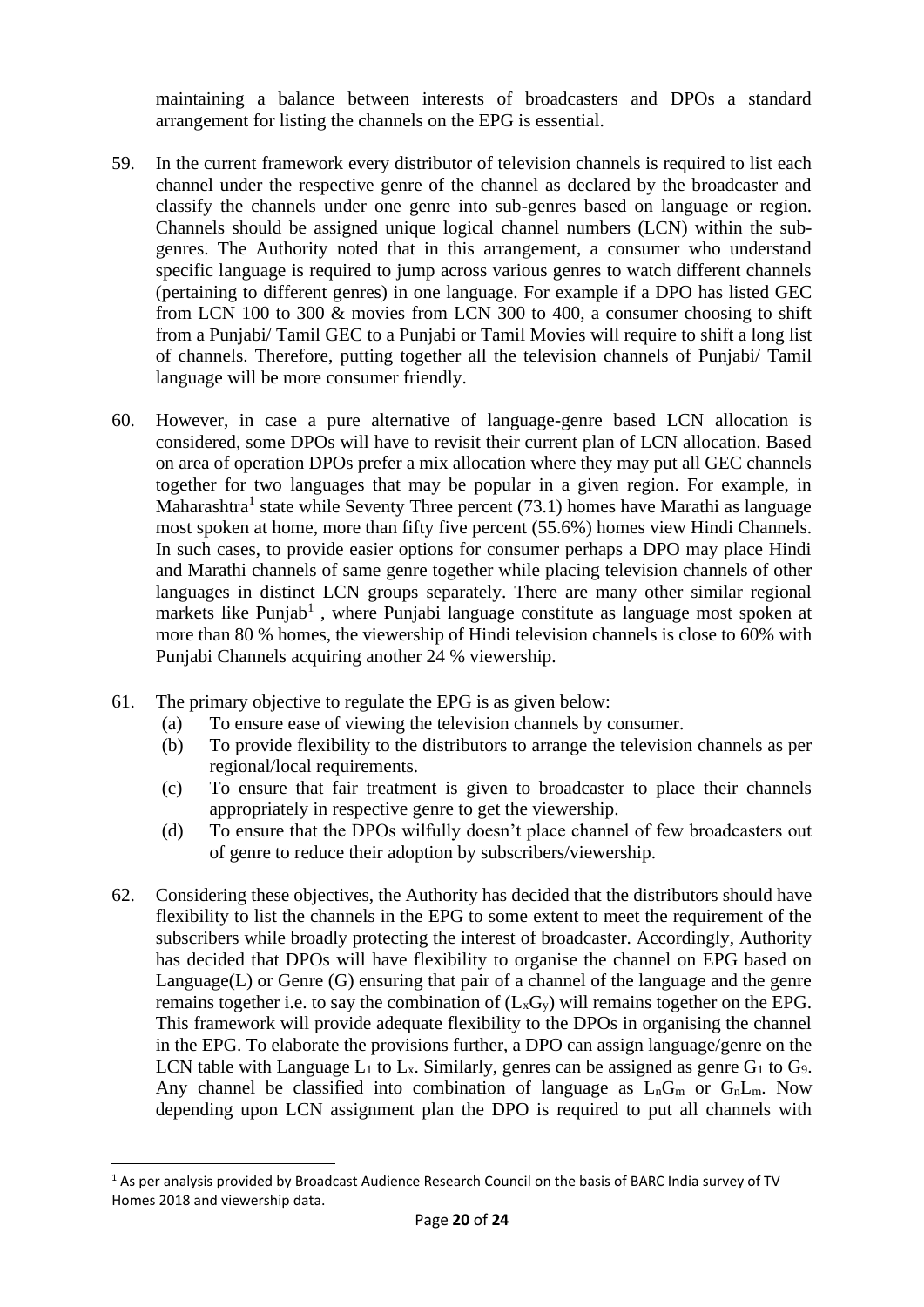assignment  $L_nG_m$  or  $G_nL_m$  together. The DPO can devise its own plan with a combination but should keep channels of same language & same genre together as a single group.

- 63. It will also ensure that broadcaster of each genre and language are given adequate protection from any malfeasance and arbitrariness. Authority has further decided that each DPO will report the EPG layout on their platform to Authority within 30 days from date of notification of this amendment. Once EPG is decided as per their own plans within the broad framework by the DPO, there will be no requirement to frequently change such plans unless there are compelling reasons arising out of technical difficulties or substantial increase in one type of television channels. In such case DPOs has to submit their revised plans for EPG layout to the Authority for prior approval before carrying out such modifications.
- 64. It will however, remain mandatory that each channel is allocated to a unique LCN only. It shall be mandatory for the distributor to declare its plan to place channels in the electronic programme guide to the Authority and on its website. Further, in order to ensure fairness to all broadcasters as far as placement of their channels is concerned, the Authority has decided that the LCN once allocated to a channel should not be changed by a DPO till that channel is available on the platform of DPO.
- 65. Accordingly, regulation 18 of the Interconnection Regulations 2017 dated the 3rd March, 2017, have been duly amended. The Telecommunication (Broadcasting and cable) Services Standards of Quality of Service and Consumer Protection (Addressable Systems) Regulations, 2017 are also being duly amended separately.

### **Placement and other agreements between broadcasters and Distributors**

- 66. In the Interconnection Regulation 2017, the provision related to listing of the channels in the Electronic Program Guide (EPG) were made so that visibility of a channel in given genre can be ensured. This was done primarily to protect the interest of the broadcaster. However, as per details herein-above there were certain issues with the allocation of LCN to various channels while following the regulatory provisions. Therefore, quite-a-few stakeholders did not fully implement the EPG regulations.
- 67. Quite a few complaints were received from various broadcasters whereby it was alleged that some DPOs are pushing for signing of marketing/placement/promotion agreement. Such instances were also the result of very high carriage fee arising out of much larger target market, so declared by the DPOs.
- 68. Accordingly, in the consultation paper on 'Interconnection Issues' the authority had sought opinion of the stakeholders in regard to placement/ marketing agreement. Stakeholders were asked whether there should be a well-defined framework for Interconnection Agreements for placement, should placement fee be regulated and if yes, what should be the parameters for regulating such fee. In addition, the authority also asked the stakeholders on ways and means to restrain the possible misuse of flexibility presently available with DPOs as regards the placement and marketing agreements.
- 69. In response, a group of stakeholders submitted that there should be a framework for Interconnection Agreements for placement and the placement fee should be regulated as news channels are being forced to sign placement / marketing agreements. Further that in some instances exorbitant fees are being charged under these heads by the DPOs. The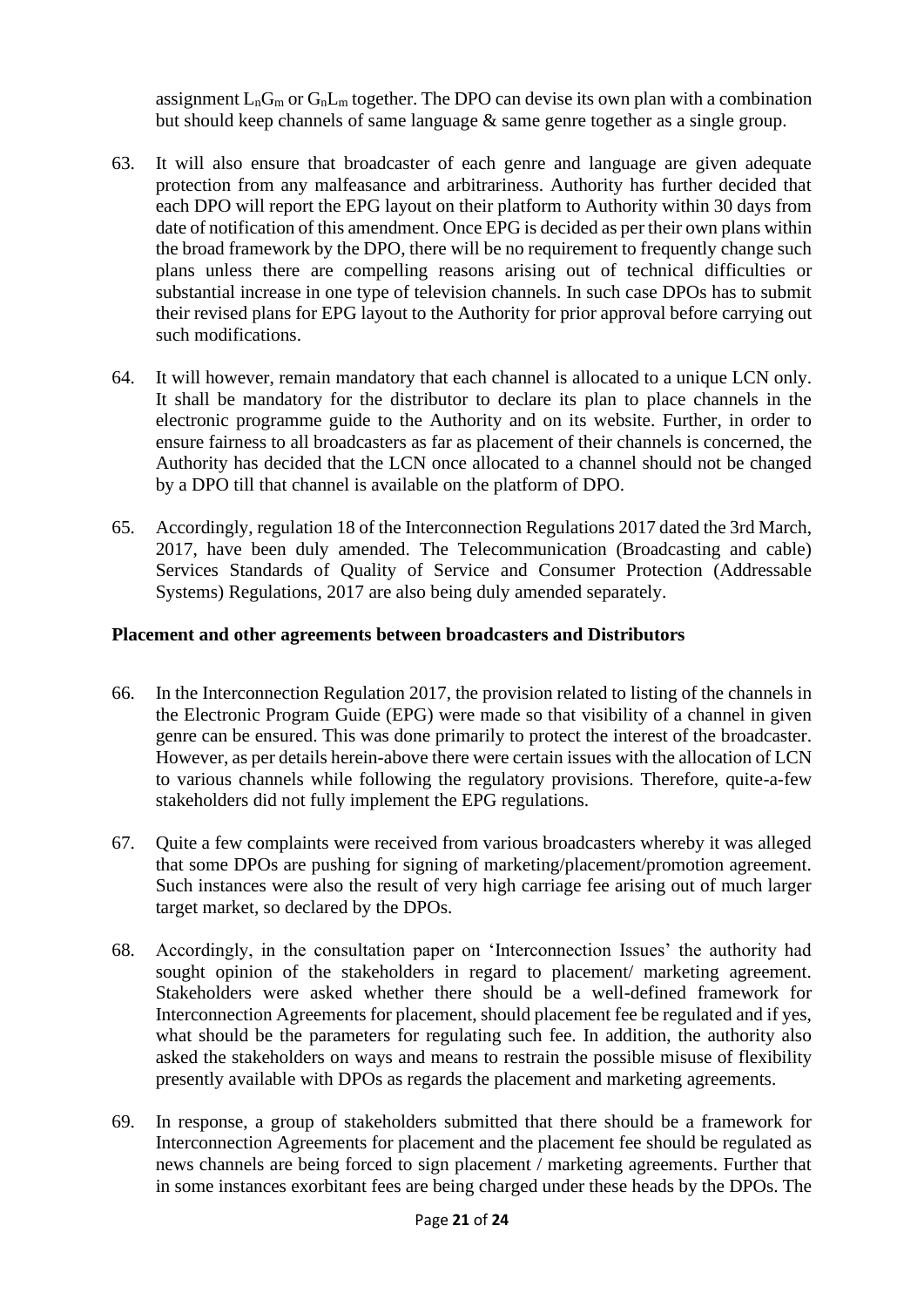arbitrary demands of the DPOs by whatever label leads to the blackmailing of the news channel. News channels are expected to pay the fees as demanded or face removal from the platforms. One of the stakeholders commented that it is necessary to cover placement/marketing/any other arrangements under the Regulations to ensure a levelplaying field amongst stakeholders and to ensure transparent and non-discriminatory arrangements between broadcasters and DPOs. The objective should be that, all business arrangements between a DPO and a broadcaster should be transparent and nondiscriminatory. To ensure a fair and transparent distribution margin, the Authority should ensure that the total pay-out from broadcaster to DPO (under any head including distribution fee, incentives, placement, marketing or any other arrangements) should not exceed 35% of the MRP. Otherwise, the MRP to consumers will be illusory. However, one stakeholder has opined that there is no need for the Authority to define a framework for agreements for placement. Another group of stakeholders referred to the order of Hon'ble TDSAT dated May 29, 2019 regarding the issues related to the landing page. The said order held that the subject matter of placement of a channel of broadcaster, by the distributor on the landing page of a subscriber is not "interconnection" and hence outside the power and jurisdiction of the Authority. Since the appeal on said order is pending the matter remains sub-judice, the Authority should not proceed with the consultation process on these issues/agreements or define a framework for agreements for placement. One broadcaster suggested that in the new regulatory framework, the carriage and placement have been clearly distinguished. The carriage fee has been regulated and the must carry provisions are made to ensure access to the distribution networks in a transparent and non-discriminatory manner. Detailed provisions relating to placement are already provided, however, if a broadcaster still wishes to place its channel at a particular position or on a specific number, subject to the provisions of new regulations, the broadcaster may offer discount within the prescribed framework or pay the mutually agreed fee, after signing the interconnection agreement, to a distributor for placing the channel. The regulations already disallow placement as a precondition to provide signals. In view of the above, the stakeholder is of the opinion that the present provisions relating to placements are adequate and the Authority should not consider any further regulation in this aspect.

- 70. It is pertinent here that the regulations related to EPG have now been duly amended. The regulations so revised will ensure that no DPO changes the allocated LCN of a channel number unless it is approved by the authority. After the revisions, it is envisioned that there is hardly any instance where a DPO may force a broadcaster to seek any specific placement agreement. Though there are probable scenarios where a broadcaster may seek a certain easy to remember/ identify LCN within the allocation scheme adopted by a DPO. In such circumstance also, an LCN once allocated will remain allocated to such television channel in perpetuity. Therefore, the Authority is of the view that pursuant to amendments there is hardly any obligation for a broadcaster to enter into placement agreements.
- 71. Another factor driving the signing of placement agreements was occurring due to very high carriage fee instances or discontinuation of channels. As a commercial & pragmatic alternative to very high carriage fee agreement some stakeholders were signing the placement agreements. The authority having reviewed the carriage fee provisions has specified a ceiling on the maximum carriage fee. Similarly the provisions related to the 'discontinuation threshold' have been duly incorporated to address the concerns of regional/ niche channels. The authority is of the view that now broadcasters will have no reason to look for alternative arrangements. The framework explicitly provides that a channel can be provided to or removed from a customer only on the basis of an explicit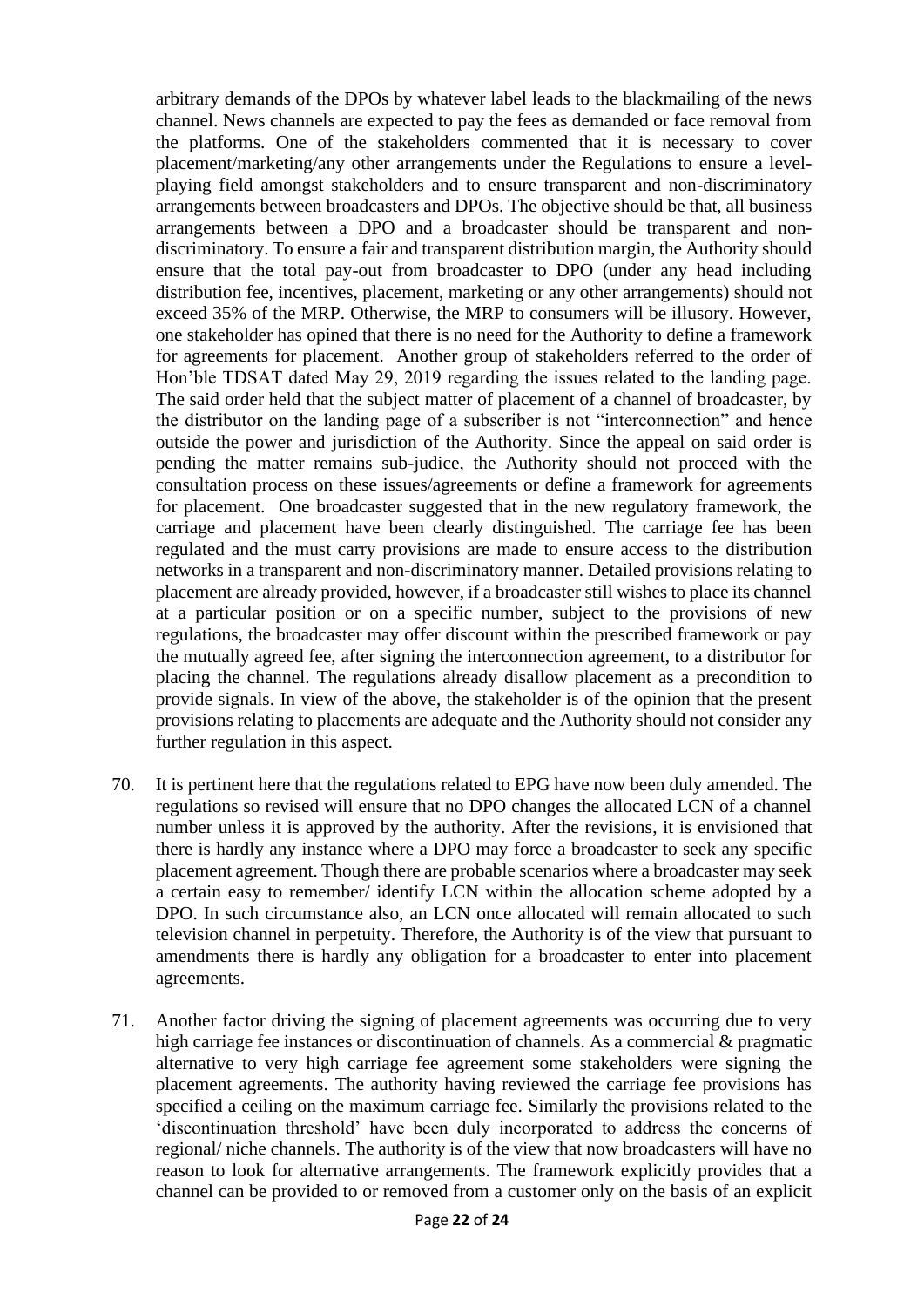choice. Every DPO is required to provide and ensure complete freedom to its subscribers for making their choice(s). Therefore, it is envisioned that no packaging agreement can be done with the DPO with an intention to forcibly promote/ assign a channel to subscribers. Considering all the factors and provisions together, the instance of placement fee agreement will be minimal like cases where a broadcaster is keen on certain LCN. Therefore, the Authority does not consider it expedient to bring-in restrictions on the placement/ marketing agreements.

72. While prescribing the regulations, the authority is aware that two entities (The Broadcaster and the DPO) may wish to work together to promote/ advertise a channel. Having considered various submissions the Authority is of the view that marketing measures by a broadcaster may be of varied character and types. The present provisions seem sufficient to maintain a level playing field among the broadcasters and DPOs. In addition, the Register of Interconnection regulations provide for submission of placement/ marketing/ other agreements to the Authority. This will help the Authority to maintain an oversight over such agreements. The Authority is also of the view that marketing and other agreements may continue to be in forbearance as at present. The Authority will continue to keep an eye on markets and will review the situation as-andwhen deemed necessary.

#### **Penetration incentive on bouquets**

- 73. One of the main objectives of the new regulatory framework is to ensure that consumer becomes the real decision maker and has complete freedom to choose what he/she wishes to watch and pay only for that. After a thorough analysis of the market it is believed that offer of penetration-based incentives on the bouquets, by the broadcasters to the DPOs, may lead to pushing of bouquets by DPOs to consumers, in order to avail penetrationbased incentives. This defeats one of the main objectives of the new regulatory framework of promoting the consumer choice.
- 74. As per sub-regulation 12 of Regulation 10 of Interconnection Regulation 2017

*"(12) A broadcaster shall not incorporate any provision, directly or indirectly in its interconnection agreement with a distributor of television channels which requires such distributor of television channels to give a guarantee for a minimum subscriber base or a minimum subscription percentage for the channels offered by the broadcaster and any agreement to contrary shall be void.*

*Explanation: For removal of doubt, it is clarified that any discount, offered as an incentive by a broadcaster on the maximum retail price of the pay channel or the bouquet of pay channels, based on actual number of subscribers or actual subscription percentage, recorded in a month shall not amount to guarantee for a minimum subscriber base or a minimum subscription percentage for its channel."*

75. The Consultation Paper on Tariff Related issues for Broadcasting and Cable services published on 16 August 2019 deals with issues related to pricing of Bouquets vis-à-vis a-la-carte channels, bundling of channels in a bouquet and the discounting structure. Pursuant to comprehensive analysis of stakeholders' submission under that paper, it is explicit that the discount offered to the distributors (as part of distribution incentive in addition to the distribution fee) on the bouquets by the pay channel broadcasters is intertwined with the pricing structure and manner of offering of the bouquets. In-fact offering a discount of fifteen percent (15%) as an incentive on subscription of certain